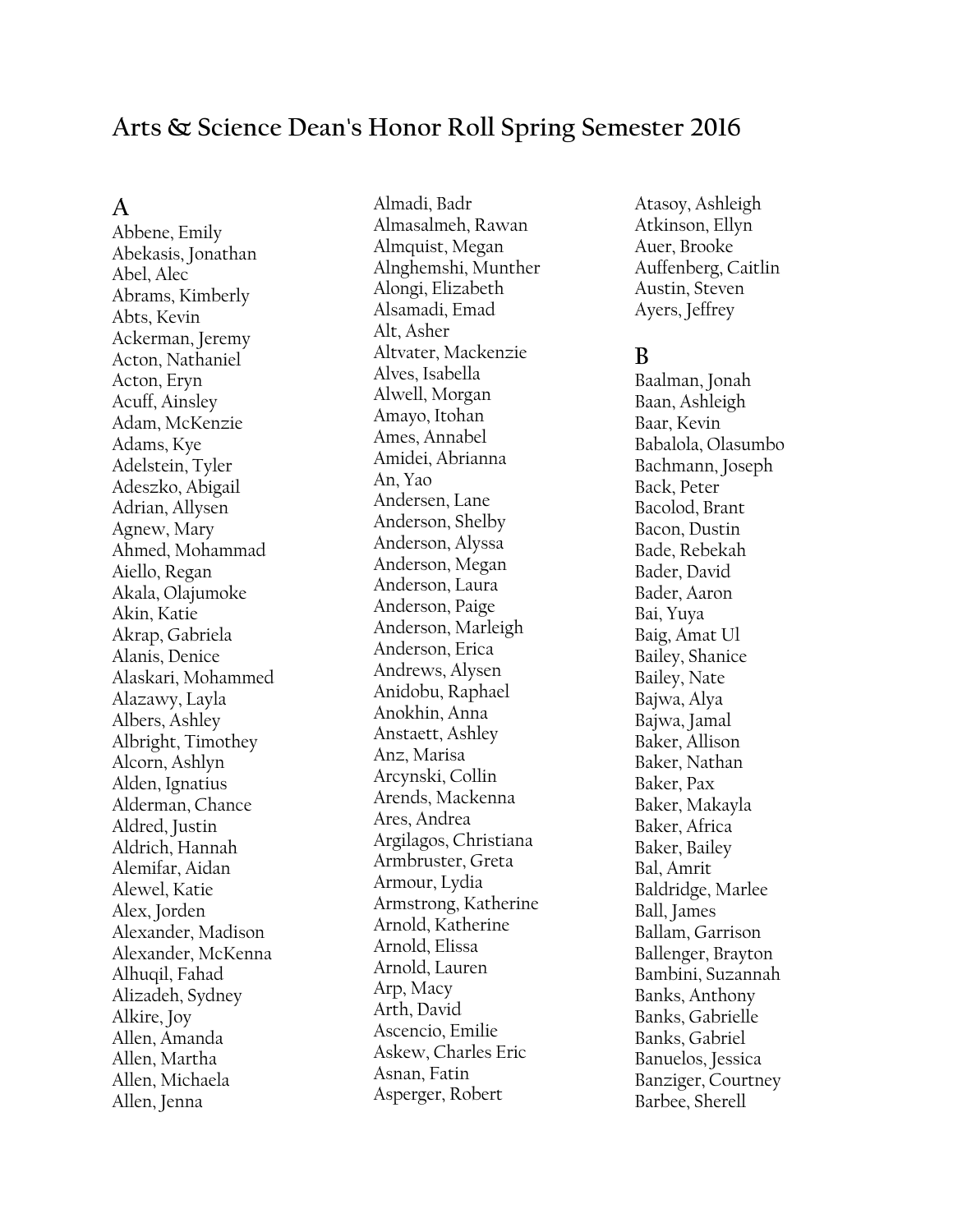Barber, Erin Barber, Elani Barberis, Jessica Barch, Mitchell Barden, Katie Barista, Olivia Barker, Samuel Barnes, Mallory Barnhardt, Bradford Barr, Whitney Barresi, Dominic Barrett, Kyle Barrows, Megan Barsotti, Shelby Bartek, William Bartels, Rylee Barton, Alexa Barton, Deanna Baseler, Shelby Baskaran, Sarah Baskett, William Bass, Randi Bassler, Hunter Bat, John Bates, Keenan Bates, Emily Bathe, Emily Battmer, Amanda Bauer, Kaitlyn Bauer, Robert Bauer, Nathan Baugh, Peter Baum, April Baumann, Charles Baxter, Sierra Bay, Alexander Bayler, Michael Bazor, Griffin Bean, Natalie Bean, Nicholas Bean, Nicholas Beasley, Leanne Beauparlant, Paige Beaupre, Jacob Beck, Blake Beck, Alexandra Becker, Noah

Becker, Jonathan Beckham, Steven Bedu -Annan, Erica Beem, Curtis Beffa, Maxwell Beffa, August Behlmann, Alexandra Behrens, Casey Beining, Zackery Bekemeier, Mikeala Bell, Meghan Bell, Breeanna Benefield, Sarah Benham, Nicholas Bennett, Bobbie Bennett, Patrick Bennett, Sydney Benson, Haley Benson, Lara Benton, Emily Bentrott, Amy Bergquist, Anna Berigan, Benton Bernabe, Paul Bernstein, Jack Berry, Connor Berry, Jamie Bertels, Olivia Bertz, Alexandra Bessasparis, Alyssa Best, Madeline Bettag, Alexandra Bhangu, Sandeep Bi, Kehan Bibbs, Deidra Bickel, Danielle Bicklein, Daniel Bickley, Paris Biermann, Jordan Bilek, Andrew Billings, Aalieyah Bingham, Jonathan Bird, Kevin Birdsong, Justice Birk, Haley Bishop, Rachael Bitzer, Brian

Bixby, Chad Black, Kathrynne Black, Taylour Blackwell, Brianna Blaine, Helen Blakely, Douglas Blanton, Elizabeth Blase, Haley Blasi, CeCe Blaue, Katherine Blickhan, Ryan Bliss, Abigail Bliss, Molly Block, Haley Block, Kody Bloebaum, Pierce Blood, Victoria Blower, Thomas Blue, Nicholas Bock, Madison Boe, Amy Boeckmann, James Boeschen, Haley Boese, Ian Boese, Jacob Boewe, Francesca Bogage, Jacob Boge, Alexandra Bogue, Nicole Bohnert, Sara Bohnett, James Bolden, Alex Boman, Josiah Bond, Alex Bong, Caroline Bonilla, Zoe Bonner, Alison Bonner, Ellison Bonomo, Michael Boomgarden, Zoe Bosch, Rene Boston, Mary Anne Boston, Emily Botts, Katelyn Botts, Victoria Bouchard, Jonathan Boucher, Madison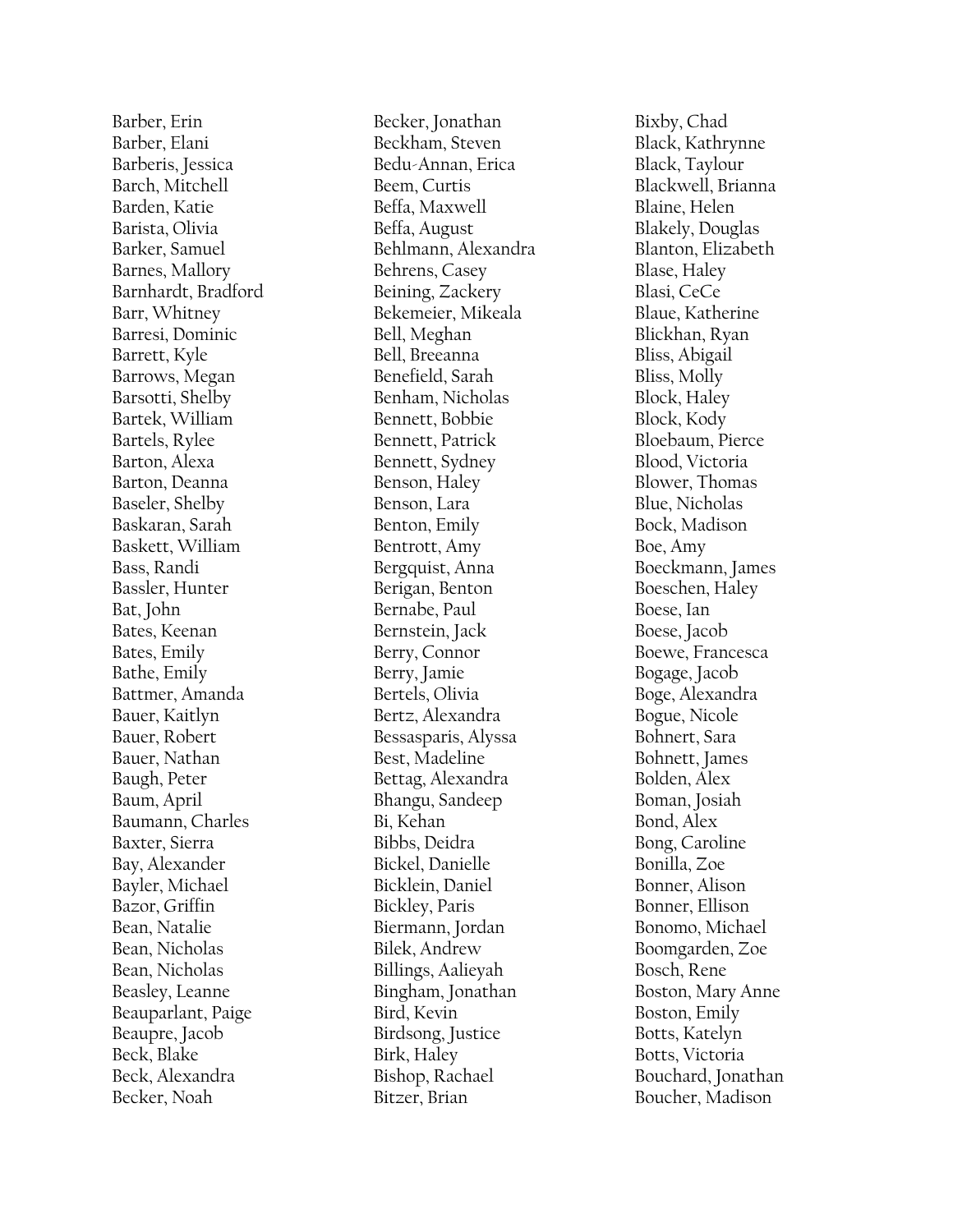Boudreaux, Joel Boulden, Hollie Boullion, David Boursheski, Drew Bowie, Daniel Bowman, Zoe Boyd, Dale Boyd, Collin Boyd, Bryce Boyer, Lauren Boyice, Larissa Boyle, Kevin Brace, Lyndzie Brackeen, Jesse Bradley, Amanda Bradley, Lauren Bradley, Drew Bradley, Kelsey Bradley, Collin Brage, Mary Braida, Shannon Brancato, Marie Brancato, Lucia Brandenburg, Hannah Brannan, Mariah Brannan, Allison Brase, Sarah Brautigam, Kathryn Bray, Jordan Breda, Abigail Brennan, Griffin Bretscher, Morgan Brewer, Haley Brickey, Justin Bridwell, Shelby Briggs, Brittany Brim, Lynnsey Briner, Nathaniel Brinkmann, Rachel Briscoe, Starr Bristle, Colin Bristoe, Zachary Bristow, Daniel Britton, Jordan Britton, Hannah Bronsky, Cassandra Brooks, Carlton

Brooks, Tiffany Brooks, Berry Broos, Matt Broughton, Haley Brower, Olivia Brown, Cameron Brown, Karl Brown, Mariama Brown, Kaiya Brown, Kyle Brown, Travionna Brown, Samantha Brown, Abigail Brown, Shelby Brown, Aaron Brown, Mallory Brown, Katelynn Brown, Luke Brown, Katelyn Brown, Lauren Brown, Haylie Brozka, Madeline Bruce, Savannah Brunetti, Giulietta Bruning, Amanda Brunnert, Christine Brunson, Ellen Bruntrager, Ellen Bryan, Connor Bryant, Kelsey Bryant, Harper Bryant, Emma Budde, David Buenaventura, Raisa Bueno, Ruben Buer, Kelly Buescher, Victoria Bujewski, Allison Bumby, Morgan Bumgarner, Luke Bunte, Nicole Burcke, Andrew Burger, Olivia Burger, Jennifer Burgess, Sawyer Burke, Rachel Burke, Megan

Burke, Mikayla Burnam, Andrea Burns, Colleen Burns, Helene Burridge, Isabelle Burris, Grace Burton, Matthew Busch, Ellie Buska, Miles Bussler, Kyrie Butcher, Isaiah Butler, Jennifer Butler, Natalie Byrne, Samuel

#### **C**

Cade, Morgan Cadet, Arielle Cagle, Ellen Cahill, Shannan Cai, Yuchen Cain, Dylan Cairatti, Anthony Calandro, Kayla Calcutt, Ryan Caldo, Paul Albert Callaway, Travis Campbell, Sarah Campbell, Emily Campbell, Evan Campbell, Sydney Campbell, Casey Campo, Sydney Canady, Liam Candela, Madison Cannell, Stephen Cantrall, Amy Cantwell, Andrew Cao, Zhuo Cape, Hayley Capkovic, Brittany Cappetta, Alexandra Cargill, Mary Cariolano, Jennifer Carlos, Marielle Carmichael, Hannah Carpenter, Jacob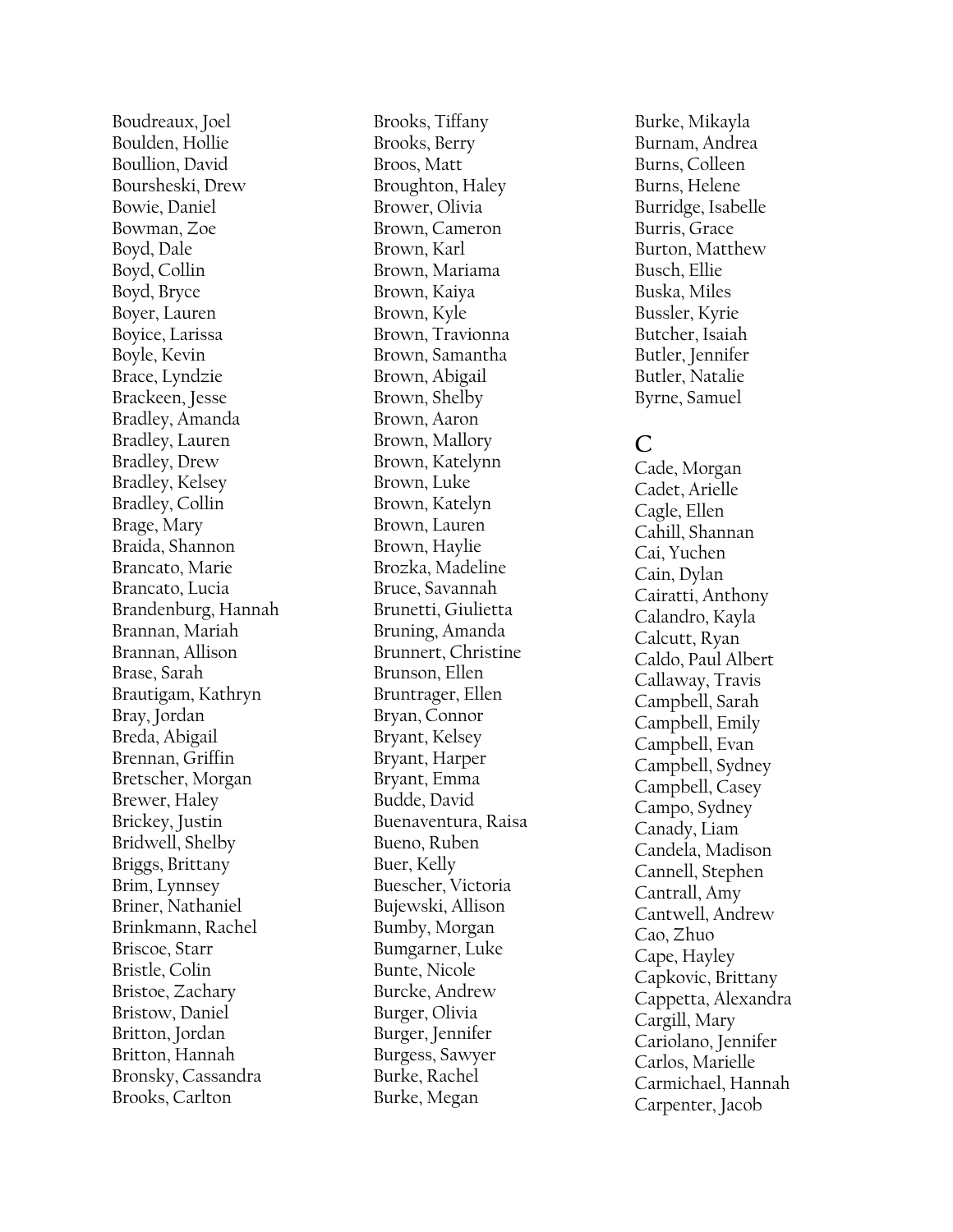Carr, Eleanor Carranza, Jesus Carruth, Claire Cartee, Ethan Carter, Daniel Carter, Anne Carter, Collin Carter, Samantha Carter, Brooke Carter -Whitbey, Jorden Case, Audrey Casey, Trevor Cash, Jessica Cassimatis, Thomas Cassimatis, Caitlyn Castanzo, Julia Casteel, Cassandra Castro, Andrea Cates, Melicia Cation, Joseph Cato, Lucas Cebulko, Jacob Cecil, Elliot Celmer, Christian Chaffin, Steven Chamberlin, John Chambers, Samantha Chambers, Samuel Chandran, Anurag Chaney, Mackenzie Chapman, Allyson Charlton, Zeb Chastain, Kamryn Chazelle, Audrey Chen, Jiali Chen, Shangzhen Chen, Shaoyang Chen, Rose Chen, Zihao Chen, Tianren Chen, Rui Cherre, Gabrielle Chervitz, Brian Chetney, Kaitlyn Chiarelli, Evan Chiarelli, Jacob Childers, Mikayla

Ching, Ryan Chisholm, Claire Chlanda, William Cho, Paul Choi, Hyuk Jun Choi, Myung Choma, Rachel Chott, Rose Chrismer, James Christian, Emily Christian, Daniel Christiansen, Wesley Christopher, Carmen Christy, Indiga Churchill, Alexzandria Ciaramitaro, Nicholas Cissi, Emily Clapp, Daniel Clark, Samuel Clausius, Madison Clawson, Emma Clayton, Carly Cleeton, Hannah Cleveland, Sarah Clevenger, Taylor Cliffman, Kyler Cline, Taylor Close, Marielle Coates, Katherine Cochran, Jordan Cochran, Daniel Cochran, Matthew Cochran, Emily Cochran, Karlee Cockerham, Sabrina Cockrill, Hannah Coco, Anna Coffey, Nathan Coffman, Mavis Cofield, Taylor Cohn, Brennan Cojocaru, Catherine Colagiovanni, Benedetto Cole, Bailey Cole, Laura Cole, Ashley Collazo, Veronike

Coller, Ingram Collier, Danielle Collins, Mark Collins, Allison Collins, Emily Colville, Waverly Combest, Abbey Combs, Austin Combs, Rachel Compton, Rose Compton, Melissa Conard, Bailey Concklin, Caitlyn Conley, Lisa Conlisk, Clare Conn, Alexandra Conner, George Conner, Kyle Conroy, Allyson Converse, Alyssa Cook, Tracy Cook, Marisa Cook, Caine Cook, Emily Cook, Nicholas Cook, Jordan Cookson, Jacob Cooley, Rylee Coonrod, Emily Cooper, Haley Cooper, George Cooper, Casey Cooper, Danielle Copenhaver, Ryan Corbin, Jessica Corder, Morgan Cordia, Madeline Coronado, Shannon Coronado, Daniel Cossey, Morgan Coultrap, Anne Marie Courtois, Logan Courtway, Kaitlin Cousett, James Cowan, Luke Cowart, Kendra Cox, Paige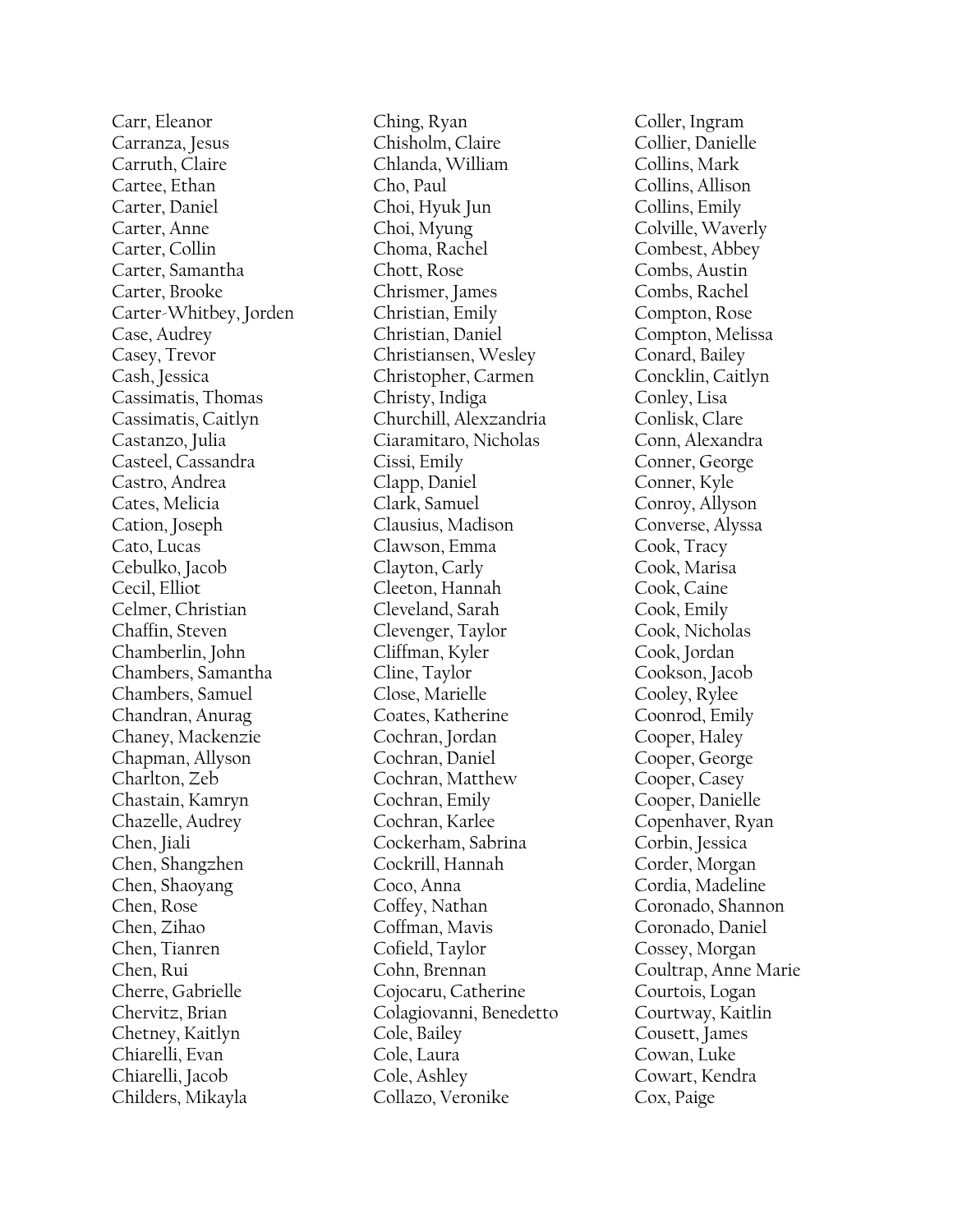Craigg, Rebecca Crane, Emily Crane, Blair Crawford, Jordan Crawford -Goss, Ian Crisler, Mattie Crites, Sarah Cromer, Haylee Cromwell, Leasia Cronin, John Cropp, Frederick Crosby, Samuel Cross, Adam Cross, Mary Cross, Connor Crouch, Meredith Crow, Alexandria Crowe - Barnes, Zoe Crowley, Margaret Croy, Conrad Cruz, Athan Cruzan, Devon Cumnock, Abbey Cundiff, John Cunningham, Megan Cunningham, Candace Cupp, Mason Curran, Alaina Currey, Luke Currie, Alexis Curry, Faith Curry -Lipka, Alexandra Cusack, Lily Cushing, Kellen Cutchens, Colton Czech, Allison

# **D**

D'Amico, Sarah Dachman, Max Dacus Hill, Rachel Dade, Christopher Dailing, Taylor Daley, Rokeith Danesi, Oshiobugie Dangos, Allison Danto, Samantha

Dart, Megan Daskalakis -Perez, Eco Daskalakis -Perez, Andes Dasmadan, Shyan Daugherty, Elizabeth Dave, Dhruveesh Davenport, Matthew Davenport, Tanner Davis, Warren Davis, Julia Davis, Nathaniel Davis, Stacie Davison, Maria Dawson, Shannon De Boer, Madeleine Dean, Daija Debboun, Ameena Deglman, Amanda Dehr, Nicholas Deimeke, Gabrielle Deisch, Elliot Deitelhoff, Sarah Dejonge, Chandler DeJoode, Zachary Del Pico, Clayton Delcourt, Madalyn Delisle, Clarke Dempe, Nicole Deng, Yutong Dent, Noel Derosa, Theo Desai, Avi Deters, Sara Deturris, Ellen Deutsch, Kevin Devaughn, Devon Dever, Thomas Devivo, Carolyn DeWeerd, Madison Dicker, Natalie Dickison, Brady Dickson, Rebecca Diebold, Casey Diestelkamp, Emma Difranco, Samantha Dillow, Liam Dillow, Megan

Dingman, Madeline Dinkel, Holly Dinwiddie, Amy Dismer, Hannah Dismukes, Wade Dixon, James Dixon, Gage Do, Ngan Dobard, Olivia Dobson, Ashton Doctor, Cameron Dodig, Christopher Dodson, Alexis Doering, Tyler Doerr, Allison Doherty, Joseph Dohle, Anne Dolan, Colin Dolezal, James Dominguez, Aldo Dominguez Salinas, Mitzi Dominguez Salinas, Michelle Dommaraju, Shravan Donavon, James Dong, Yunxi Donohoe, Paige Donovan, Sean Dorgan, Madison Dorn, Hannah Doss, Celine Dotzel, Michael Doucette, Emily Dougan, Bridget Dougherty, Max Dougherty, Kelly Douglass, Madeleine Dow, Claire Downing, Lucy Downs, Hannah Doyle -Barker, Levi Drake, Andrea Dranginis, Charles Driskell, Vernon Drury, Alex Dryer, Ross Duaban, Dominique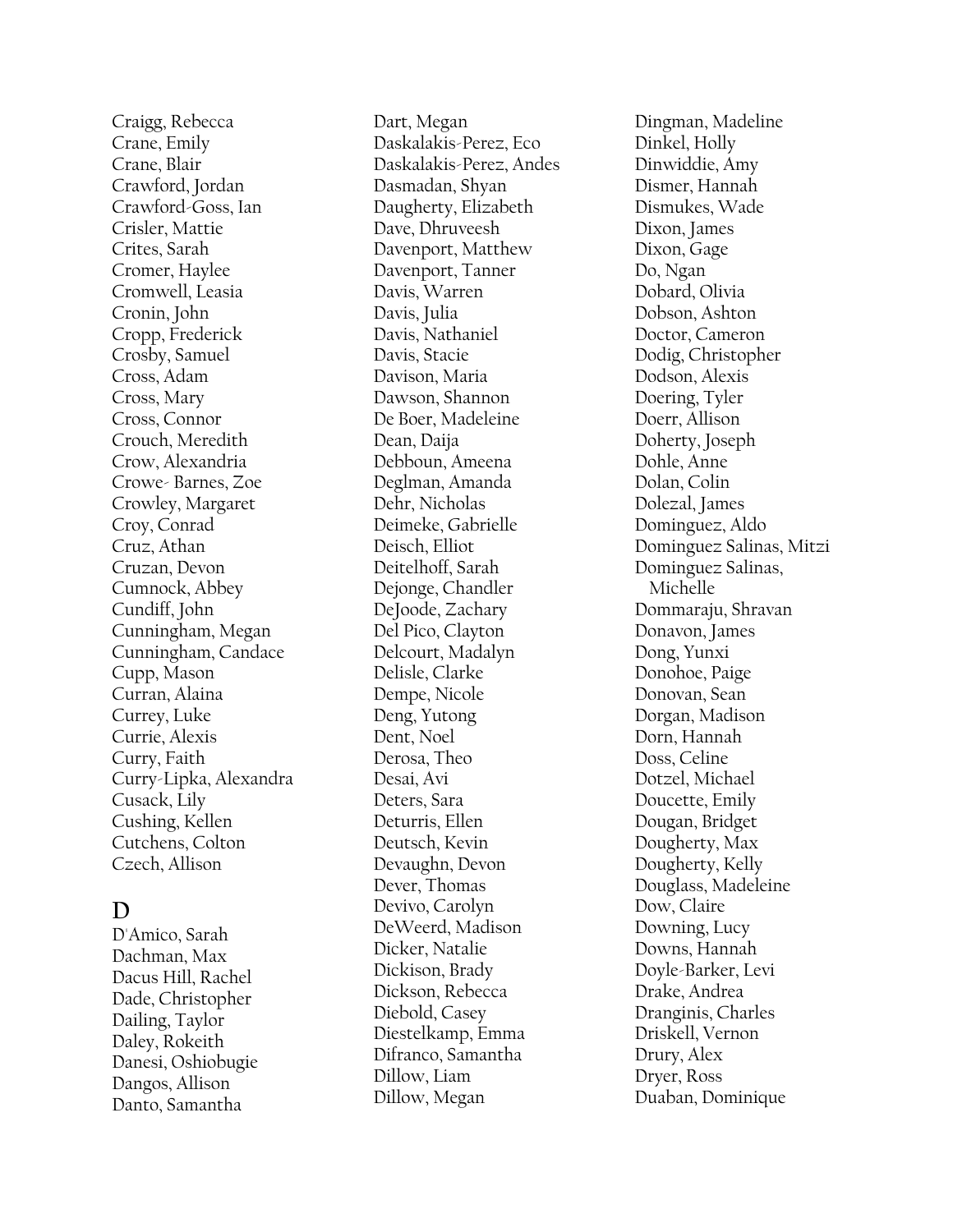DuBois, Grant Duckett, Loren Duff, Cierra Duffield, Jessica Duncan, Jessica Duncan, Keith Duncan, Quinn Dunham, Mitchol Dunn, Caroline Dunn, Emily Dupree, Christine Duris, Crystal Dutton, Rachel Dworek, Taylor Dwornik, Maciej Dyer, Laurie Dykes, Kaitlyn Dysart, Lydia

#### **E**

Eagan, Luke Earley, Emma Earley, Ross Easter, Samantha Easterling, Jazzmine Easton, Tyler Eaton, Amanda Ebenroth, Brianne Eberhard, Tonya Edgar, Jessica Edgington, James Edwards, Lucas Edwards, Casey Edwards, Natalie Edwards, Lillian Edwards, Caroline Edwards, Morgan Edwards, Katherine Edwards, Courtney Eggerman, Joseph Egley, Austin Egwuonwu, Nnamdi Eierman, Jaydin Eifert, Megan Eifert, Madison El -Darrat, Amin Eldridge, Mary -Grace Elhadi, Belquis Elias, James Eliezer, May Elkin, Derick Ellenberger, Laura Ellerman, Ashli Ellington, Delan Ellis , Sydney Elmore, Anna Elrod, Emma Emery, Brooke Emmitt, Caroline Eneyo, Nsibisi Engel, Connor Engelbach, Brandon Engelbrecht, Madeleine Engelken, Jaimie Engen, Rachelle English, Richard Enriquez, Osvaldo Enubuzor, Catherine Epperson, Joseph Erickson, Stephen Erneste, William Ervin, Storm Erwin, Lainie Eshelman, Amanda Eslick, Carley Esposito, Brianna Esser, Logan Estopare, Nicole Estrada, Cole Etzold, Breanne Eubank, Miranda Evans, John Evans, Rachel Evans, Amanda Everson, Bridget Ewing, Sabrea Ezell, Austin

## **F**

Fagan, Conor Fagan, Daryl Fahey, Hannah Fahr, Olivia Fair, Jacob

Fallon, Courtney Famuliner, Shannon Fan, Yihui Fang, Xiaoyan Fang, Yuhang Fansher, Andrew Farley, James Farmer, Erin Farmer, Hayden Farnan, Kyler Farquharson, Sandrae Farr, Zoe Farrell, Chandler Fatony, Corey Fay, John Feagan, Hannah Feigen, Madison Feinberg, Daniel Feldges, Alec Felfeli, Shirin Feltes, Jessica Feng, Ji Fenner, Caleb Fennewald, John Ferguson, Elizabeth Ferguson, Sydney Ferguson, Jessica Fernandez, Lorena Fernandez de la Torre, Javier Ferrando, Tixo Ferreri, Joseph Ferry, Joseph Feucht, Samantha Fiacchino, Emilee Fiaush, Connor Ficken, Sean Fidanze, Melanie Fidelis -Nwaefulu, Wilton Fiedler, Chelsea Fields, Clarabelle Fields, Courtni Fiesta, Natalie Figueroa, Elena Filbert, Clara Filer, Christopher Finazzo, Giovanna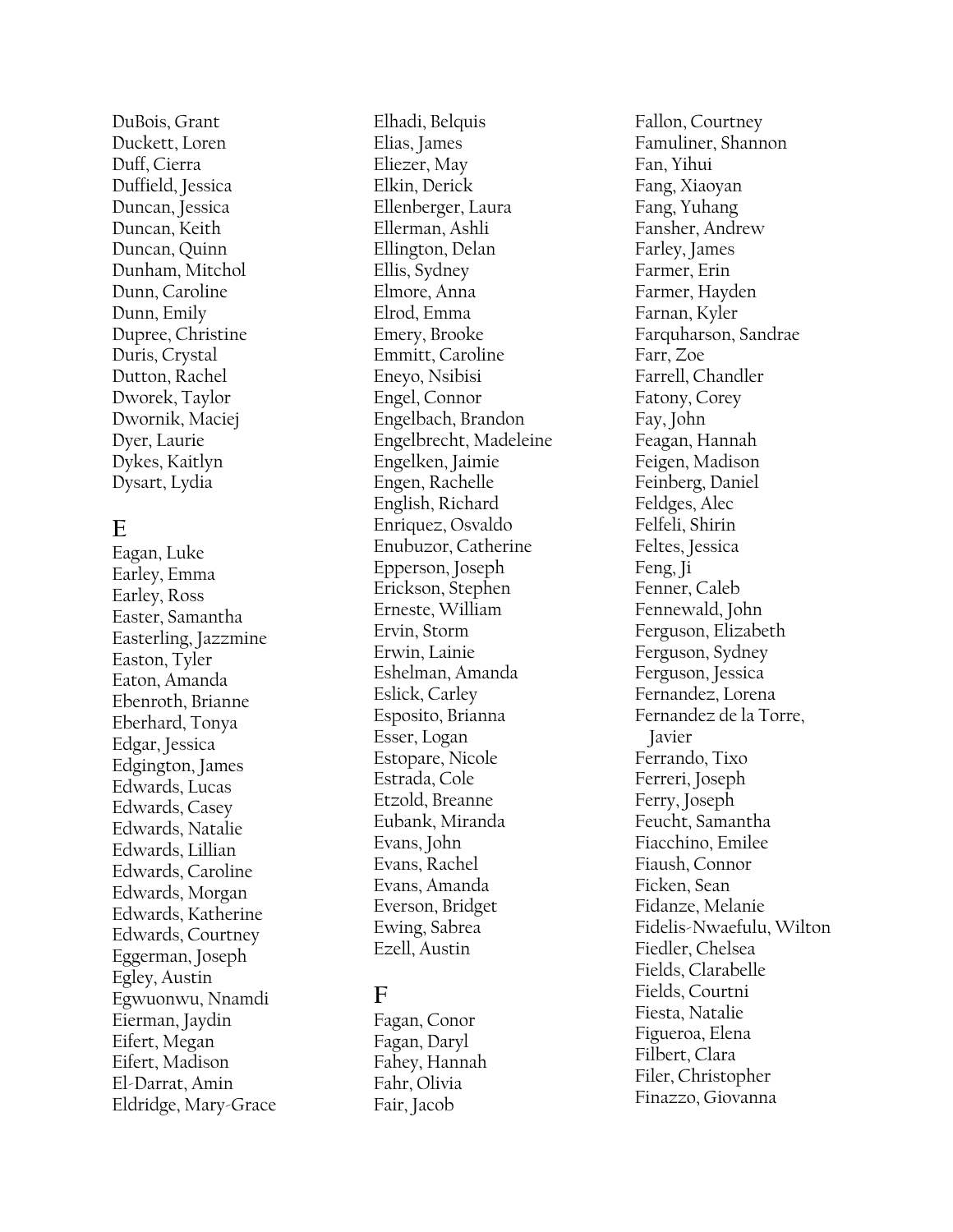Findley, Daryn Findley, Joseph Fink, Rebecca Finnegan, Mitchell Finnegan, Samuel Finney, Claire Fiordelisi, Anna Fischer, Mary Fischer, Andrew Fish, Michael Fisher, Abigail Fisher, Alexa Fitzgerald, Austin Fitzgerald, Elli Fitzgibbon, Lillian Flanagin, Andrew Fleming, Zachary Fleming, Lauryn Fletcher, Micah Fletcher, Erika Fletcher, Andrew Flood, Daniel Flood, Sarah Florea, Kyra Flores, Abigail Florido, Cassandra Flowers, Kirsten Flynn, Alexander Fogliatti, Candace Forget, Haleigh Formhals, Nicole Forte, Hunter Fortune, Stephanie Foster, Maureen Foster, Katherine Foster, Haley Foti, Tessa Fox, Lindsay Francis, Colleen Francka, Baylee Franke, Emily Franks, Samantha Fray, Leah Frazier, Keenya Frazier, Maria Frazier, Marcell Freed, Collin

Freeland, Wesley Freeman, Samantha Freemon, Jasmine Freirich, Jeri Frerking, Caleb Freund, Katelyn Freveletti, Sydney Frey, Kinzie Fridman, Sigal Fritsche, Samantha Fritz, Zachary Fry, Laura Fryman, Morgan Frymire, Augustine Fuchsman, Dillon Fulcher, Marie Fuller, Emma Funke, Nicholas Fyten, Nicole

## **G**

Gadbois, Adam Gade, Kayla Gagstetter, Jordan Gaines, Ashley Gajagowni, Saivaroon Gajan, Peyton Gajda, Jacqueline Gallina, Matthew Gallion, Kelsey Gallozzi, Angela Galvin, William Galvin, Alexander Gamache, Curtis Gampper, Meghan Gann, Lauren Gannon, Gregory Gannon, Ryan Gao, Tiying Gao, Qinyan Garabrandt, Daniel Garbs, Mason Gardner, Kelsee Gardner, Jemika Gardner, Nicholas Garling, Cassidy Garrett, Amanda

Garrity, Katherine Garrit y, Ethan Garvy, Charles Gasperino, Gary Gassel, Haley Gassmann, Gabriel Gatten, Lucas Gattuso, Kristin Geary, James Gebhardt, Isabella Geekie, Reed Geeslin, Derek Gelvin, Emmanuel Gely, Yumiko Gender, Jamie Geng, Awal Genovese, David Georganas, John George, Jennifer Gereau, Graydon Gerheart, Amber Gerling, Mary Gerstheimer, Tyler Ghidina, Ellen Gholston, Autumn Ghulam, Nidaa Gibbons, Alissa Giefer, Josie Gienke, Ben Gieseke, Steve Gilbert, Logan Gilbert, Nicholas Gilden, Michelle Gill, Jonathan Gillespie, Sarah Gilmer, Joshua Ginos, Thomas Gist, Grace Givens, Karissa Gjata, Joseph Glasgow, Shannon Glass, Charles Glavan, Kara Glazer, Spencer Gleeson, Jenna Gloe, Emma Gneuhs, Keelan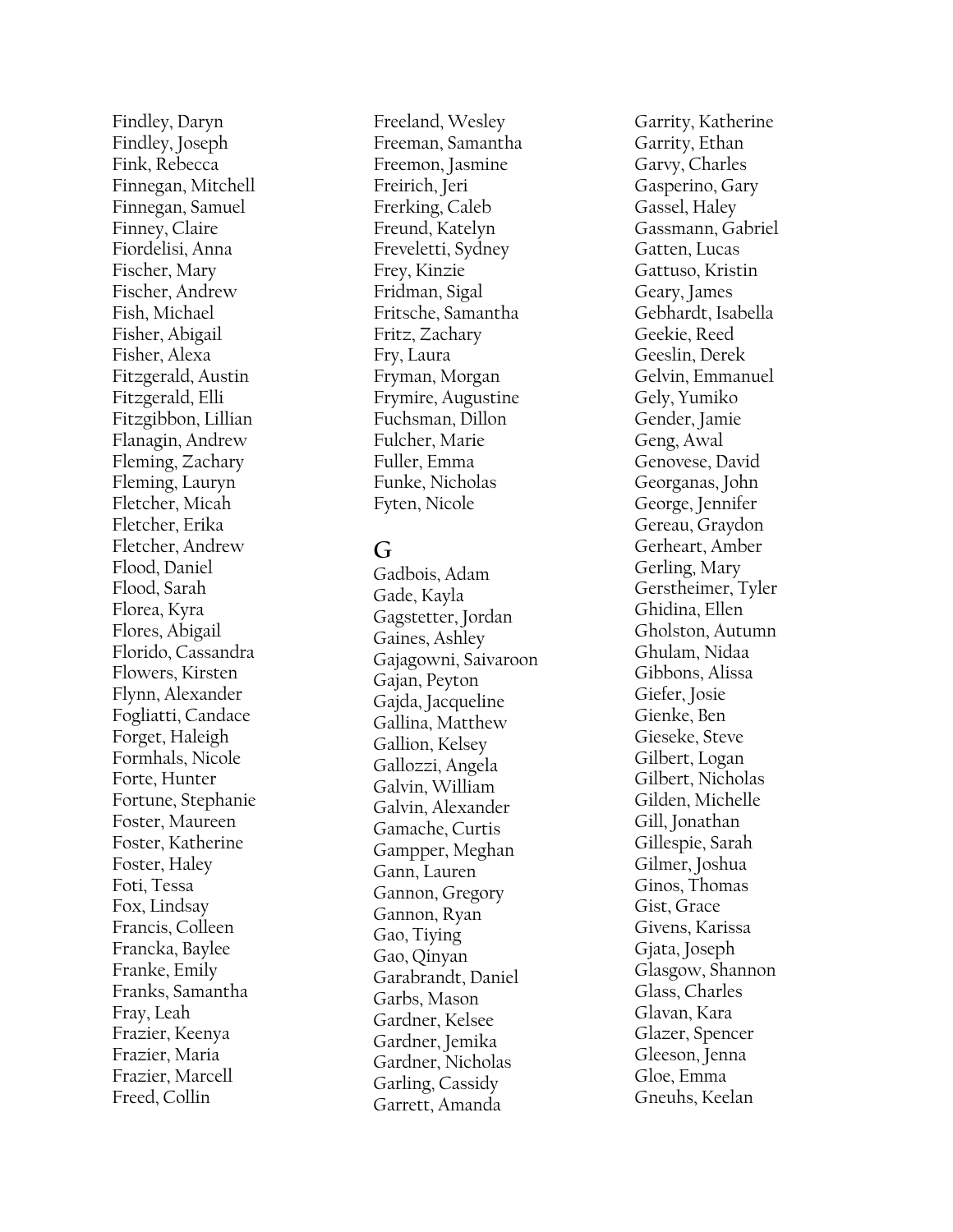Gnibus, Georgiana Goans, Alexandra Godar, Melissa Godding, Quinn Godke, Sarah Goldacker, Courtney Goldsmith, Danny Gomez, Caroline Gomoll, Danyell Gomon, Michael Gonzalez, Chelsi Gonzalez, Joshua Gonzalez, Alejo Gonzalez, Breanna Gooch, Sydney Good, Kevin Goodman, Joshua Goodrich, Matthew Gorman, Alida Gorombey, Joseph Goth, Kayla Gowdy, Kathryn Graetz, Taylor Gragnani, Gabrielle Graham, Sarah Graham, Logan Graham, Gene Graham, Lindsey Grau, Saylor Graves, Katherine Graves, Maria Gray, Meghan Graybill, Nicholas Green, Paige Green, Ashley Green, Taylor Green, Brooks Greenan, Kimberly Greene, Kelly Greene, Sara Greenway, Rebecca Greenway, Ryan Greenwell, Olivia Gregory, Wyatt Gregory, Alyssa Gregory, Brittany Greubel, Andrew

Grewal, Balpreet Grewe, Katherine Grierson, Trenton Griffin, Tiana Griggs, Tyler Groeller, Thomas Gronauer, Margo Gronhoff, Shelby Gross, Justin Groves, Samuel Gruender, Sheldon Gruenwald, Rachael Guan, Shanlan Guan, Sijia Guardia, Kelly Gubina, Oleksandra Guerrieri, Matthew Gueterman, Alexander Guignon, Grace Gunnar, Emma Guo, Lishan

### **H**

Habib, Anah Hacker, Kiley Hader, Samuel Hagan, Jordan Hagen, Alison Hagge, Alexander Hagmann, Jonathan Hagnauer, Aimee Haider, Sheridan Hake, Kristofer Hall, Julieann Hall, Kaitlin Hall, Hannah Hall, Trent Hallam, Adam Hallman, Taylor Halsell, David Hamadto, Adil Hamilton, Isaiah Hamilton, Madison Hamilton, Caitlin Hammack, Missouri Hammack, Kelsey Hampton, Erica

Han, Kyungwoo Hancock, Kathryn Handler, Allison Handley, Kyle Hanna, Megan Hannsz, Tyler Hans, Theodore Hansen, Rachel Hanson, Katherine Happe, Alexis Harder, Jonathan Hardy, Tiffany Hardy, Emma Hargis, Kate Hargis, Paige Harmata, Diana Harmon, James Harper, Jennifer Harper, Keegan Harrell, Riley Harrington, Taylor Harris, Madison Harris, Kennedi Harris Vilona, Brittany Harrison, Holly Harrop, Anthony Hartenbach, Grace Harting, Blake Hartley, Alexander Hartlieb, Hannah Hartnett, Kaitlyn Hartrup, Briar Hartschen, Austin Hartwig, Jacob Harvell, Austin Hasanovic, Aida Hase, Grace Hasenjaeger, Eric Hasler, Andrew Hastings, Ashley Hatchard, Harrison Hatt, Shannon Hatzigeorgio u, Julia Haun, Polly Hawkins, Casey Hawkins, Kaylie Hay, Brenden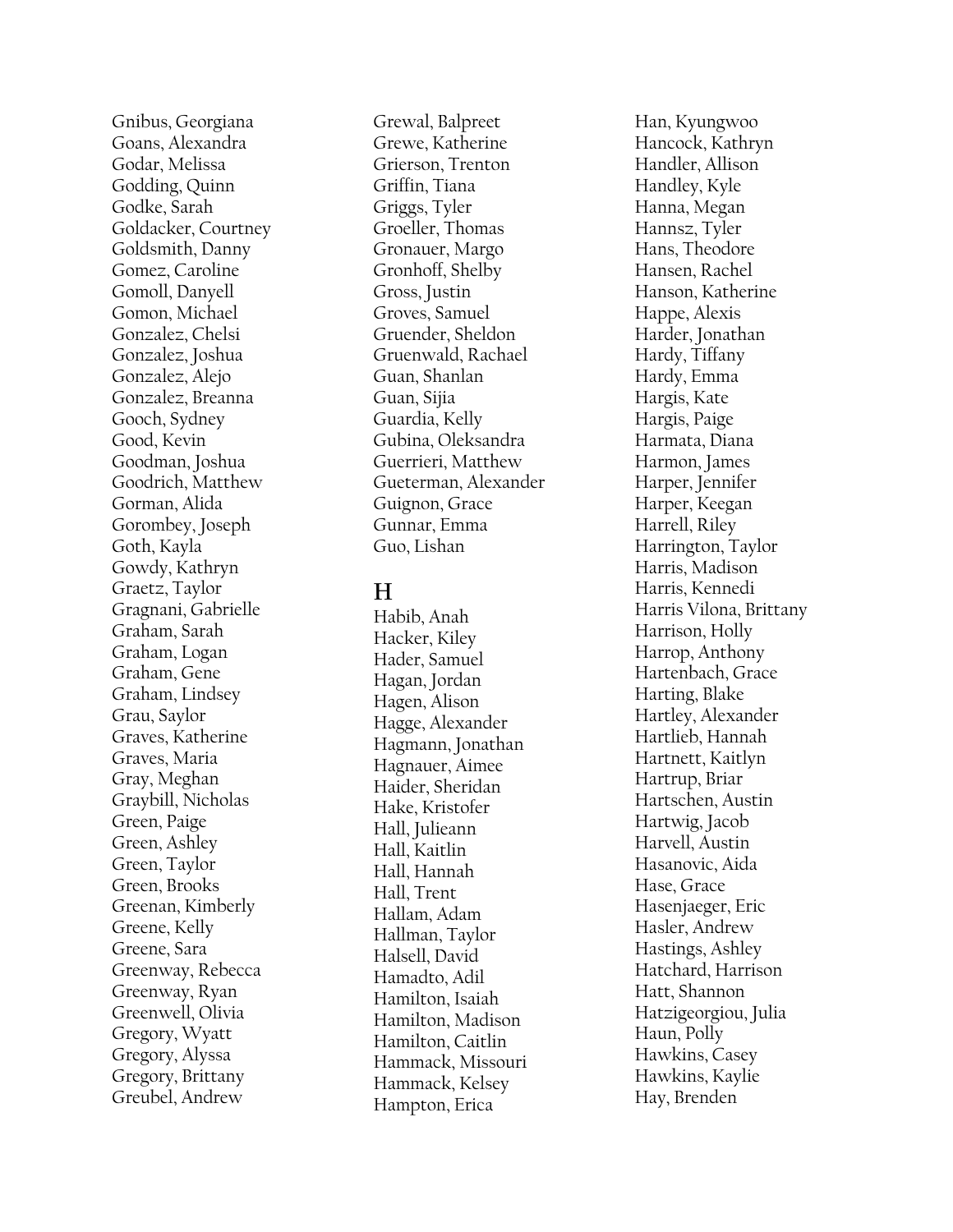Hayes, Alexander Hayes, Sherman Hayes, Katherine Hayes, Allison Hayes, Emily Haynes, Chelsea Haynes, Jackson Haynes, Caroline He, Mengzhu He, Hang Head, Payton Head, Jayla Heagney, Kaitlin Healey, Robin Heatherly, Mack Heavner, Haley Hedgecorth, Sidney Hediger, Erin Heflin, Benjamin Hegger, Alena Heigl, Lillie Heiman, Mary Heiman, Grace Heischmidt, Brett Heiserman, Emmalyn Heithold, Karsin Helfant, Matthew Hemme, Sarah Hemmersmeier, Kristen Hendel, Marisa Henderson, Luke Henderson, Kevin Henderson, Shannon Henderson, Sarae Hendrickson, Benton Heney, Thomas Henleben, Claire Henley, Victoria Hennessey, William Henry, Laura Henry, Nate Henry, Cole Hensley, Elizabeth Henson, Audrey Herr, Shelby Herries, Madeline Herrington, Katherine

Herrington, Ashlyn Herron, Dennis Hershberger, David Heruth, Hans Hervey, Ginger Hessler, Tyler Heuer, Holly Heumann, Julia Heutel, Carolyn Hicks, Candace Higginbotham, Alexander Hignett, Rachel Hill, Drew Hill, Meagan Hill, Regan Hill, Kiersten Hill, Aja Hill, Darryl Hilleren, Mary Hills, Connor Hilotin, Elyse Hindman, Nikki Hinner, Garrett Hinojosa, Rodrigo Hinson, Sarah Hinze, Ellen Hobbs, Katherine Hodges, Alexa Hodnefield, Scott Hoekzema, Hannah Hoelscher, Dallas Hoerchler, Erin Hoff, Brian Hoffman, Nathan Hoffman, Samantha Hoffman, Jeanna Hoffner, Naomi Holden, Samuel Holden, Sarah Hollaway, Julia Holliday, Greyson Holloran, Emily Holmes, Romia Holmes, Nathan Holt, Jensen Holt, Ian Hopkins, Andrew

Hopkins, Madyson Hopkins, Sydney Hopkins, Melissa Hopp, Samantha Horn, Samuel Horner, Kevin Horton, Chelsea Horton, Kennedy Hounschell, Sheridan Hover, Emily Howald, Emily Howard, Leslie Howard, Mackenzie Howard, Madison Howard, Erica Howe, Candice Howell, Maria Howell, Kaitlyn Howell, Sade Hu, Ying Hu, Yitong Huang, Yanran Hubert, Nathaniel Huck, Molly Hudson, Matthew Huffman, Christiana Huffman, Olivia Hughs, Joseph Hull, Kelly Hull, Garrett Hummel, Carlene Hund, Elizabeth Hundal, Paramveer Hunkins, Jessie Hunt, Ryan Hunt, Evan Hunt, Sara Hunzeker, Zachary Hurng, I -Chun Hurwitz, Kelsey Huse, Payton Huskey, Leah Hussam, Zaynab Hutcherson, Kailey Hutchins, Razia Hutchins, Romanus Hutchison, Clarissa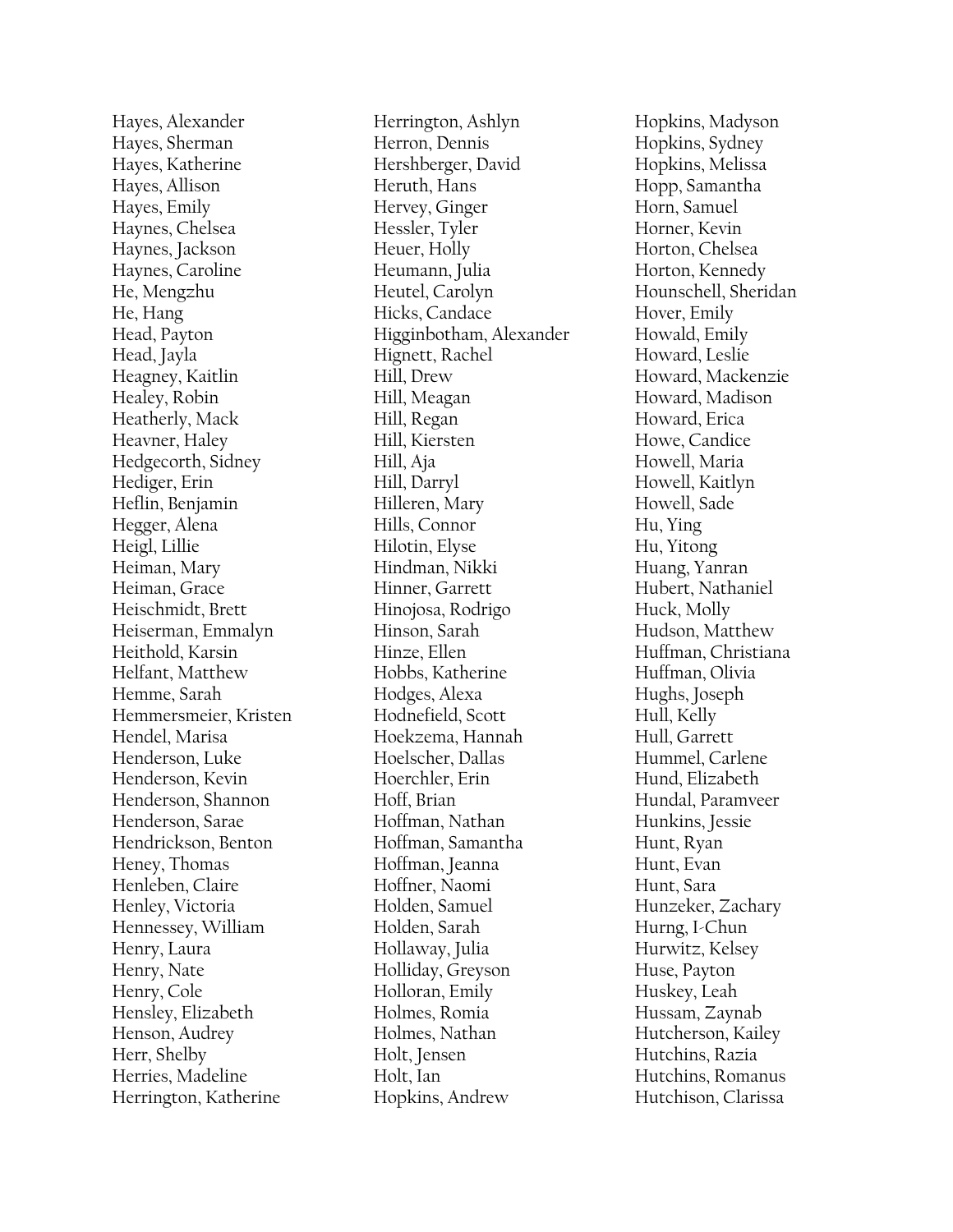Hutchison, Natalie Hutson, Cortney Hutton, Alexander Hutzell, Melissa Huynh, Duc Hyde, Johnathan Hyslop, Alex

## **I**

Ibrahim, Khadijah Idris, Putri Iglehart, Llynsie Ihnat, Katherine Ilis, Shammai Imler, Henry Ingberg, Brian Ingels, Erika Inglis, Kelsey Ingold, Harrison Inslee, Madeline Ishadimu, Aminat Island, Stephen Ismail, Wan Nur Khairunnisa Ivy, Austin

# **J**

Jackman, Tyler Jackson, Maya Jackson, Christine Jacobs, Claire Jacobsen, Anthony Jacolin, Aurore Jacques, Callyn Jafari, Christianne Jahansouz, Arian Jaimes, Karina Jajou, Merna James, Rio James, Dillon James, Emily James, Ashlynne Janatka, Jillian Jankowski, Alexandra Jansen, Hannah Jaouni, Samer

Jedding, Thomas Jeffcoat, Cathleen Jelinek, Rachel Jenkins, Morgan Jennings, John Jennings, Hailey Jennings, Samuel Jensen, Andreya Jermain, Zachary Jerominski, Chelsea Jeschke, Paige Jeske, Chase Jezewak, Clayton Jia, Hanyue Jiang, Jie Jiao, Boyang Jiao, Chengyu Jin, Da Jin, Danqi Joggerst, Sarah Kate Johansson, Carley Johns, Katherine Johns, Aaryn Johnson, Geraldine Johnson, Alexzandria Johnson, Catherine Johnson, Lauren Johnson, Samuel Johnson, Sydney Johnson, Taylor Johnson, Allison Johnson, Keaton Johnson, Laurence Johnson, Emily Johnson, Jaleya Johnson, Chad Johnston, Hannah Jolley, Sarah Jonak, Cory Jones, Melanie Jones, Shayna Jones, Marissa Jones, Erika Jones, Mackenzie Jones, Erielle Jones, Bria Jones, Shelby

Jones, Jovani Jones, Ryan Jones, Abigail Jones, Erica Jordan, Nick Jordan, Gwen Joseph, Justin Journey, Jessica Judd, Sarah Jung, Melissa Juszczyk, Christopher

# **K**

Kadosh, Matan Kaempfe, Madison Kainth, Jagjot Kaiser, Jennifer Kamler, Abra Kamler, Lauryn Kammerich, Mark Kampschroeder, Peter Kane, Mary Kane, Megan Kang, Hyoeun Kappelmann, Lydia Karpowicz, Amy Kasten, Laurel Kaster, Miranda Katchen, Rachel Katti, Sumidha Katz, Melanie Kauffman, Hannah Kaveler, Devin Kearns, Patrick Keesey, Nicholas Kehrer, Abigail Kell, Zoe Keller, Megan Keller, Amy Kelley, Montana Kelly, Christine Kelly, Kaitlin Kelsey, Dana Kempen, Mollie Kempfer, Jamie Kendzior, Cayla Kenepaske, Logan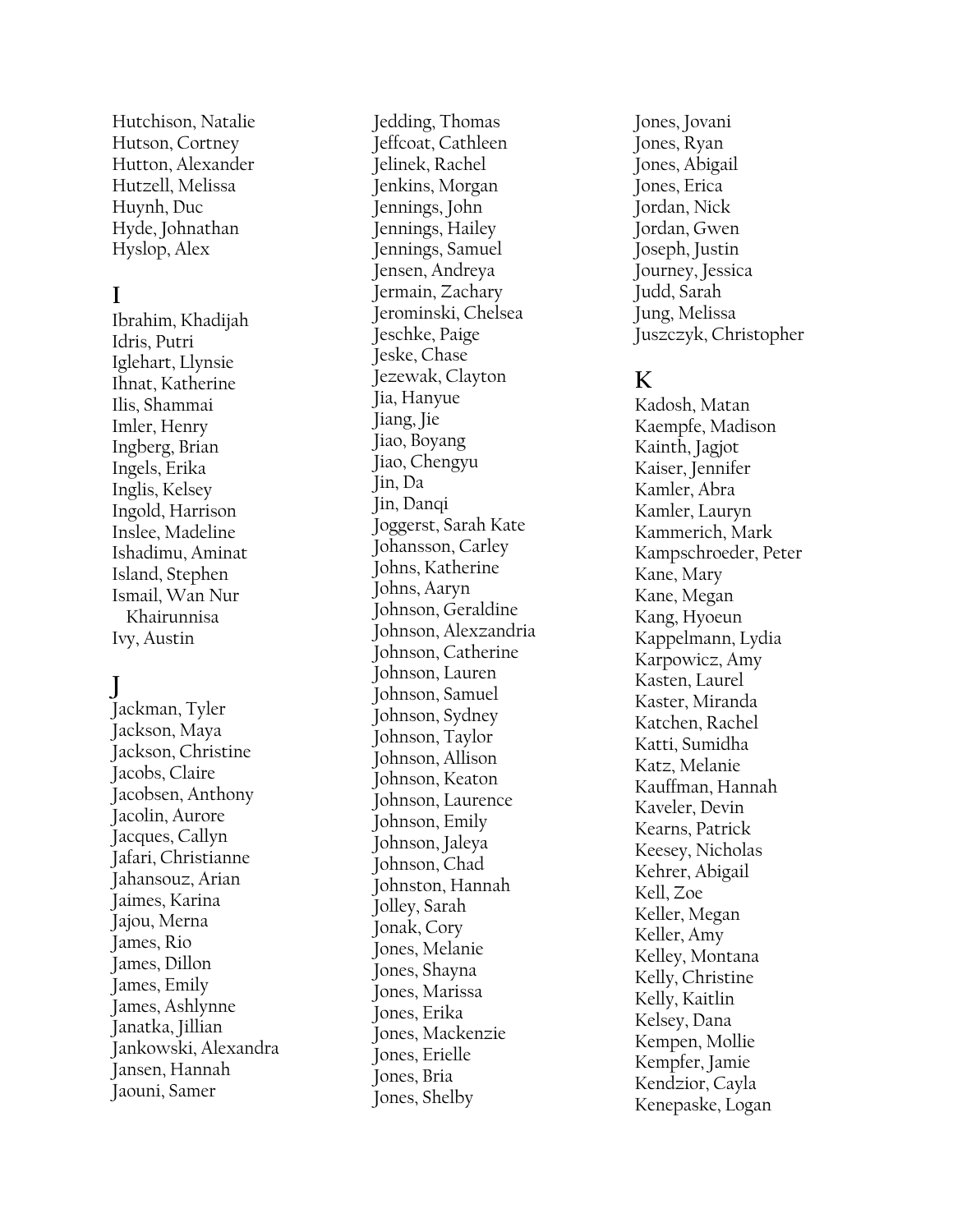Kennard, Caroline Kennedy, Robert Kennedy, Colleen Kent, Justina Kerr, James Kerridge, Kasia Kessler, Reid Key, Emily Key, Dana Khan, Afsah Khengar, Payal Kidd, Kathryn Kiefel, Madeline Kiehl, Paige Kielty, Abigail Kiew, Cassie Kilgas, Zach Killmade, Teresa Kim, Nayeon Kim, Hyunju Kim, Hye Jun Kimball, Alexander Kinder, Rachel King, Brenton King, Allison King, Kaitlin King, Michelle King, Jessica Kirkham, Andrew Kirkpatrick, Brady Kirkpatrick, Chaley Kirkpatrick, Ceara Kjar, Courtney Klaas, Meghan Kleiboeker, Hanna Klein, Madeline Klein, Kelsey Kleinman, Mackenzie Kleist, Zachary Klemm, Victoria Klemp, Kara Klimt, Taylor Klinckhardt, Abby Klinghammer, Samantha Klinkhammer, Andrew Klocke, Justin Kloess, Carley

Klump, Cassidy Knight, Willa Knight, Victoria Knipp, Clare Knoche, Tre Knopf, Hope Knoth, Nicholas Knott, Morgan Knuckles, Abigail Kobe, Kimberly Koch, Kristen Koch, Chance Koenig, Edward Koenig, Adam Koerner, Danielle Koester, Austin Koester, Samantha Kohl, Kane Kohl, Lauren Kolisch, Lindsey Kollasch, Alexis Koller, Gretchen Kollmeier, Kylie Komaromi, Hailee Kongboon, Kanokporn Kooner, Simranjot Koopmann, Austin Kopley, Samantha Korondi, Jonah Kothapalli, Satya Koutelas, Reed Kowalewski, Aleksy Krager, Clayton Kramer, Haley Kramer, Skyler Kramer, Jacob Kranz, Daniel Kraus, Sean Krause, Anna Krause, Christopher Krewson, Amanda Krishnan, Aishwarya Kroner, Sean Kroos, Brandon Krueger, Ritter Krueger, Elise Kruse, Jessee

Kruser, Keaton Kuester, Olivia Kumpula, Sarah Kunde, Alexis Kuntz, Brianna Kunza, Patrick Kurtz, Rachel Kurtz, Brittany Kuy, Caressa Kuzava, Isabella Kwon, Young

# **L**

La Torre Quiroga, Lucia LaBarbera, Michaela Labonte, Alyssa Ladd, Ryan Ladone, Kaitlyn Lager, Emily Lahm, Brendan Lahucik, Kyle Lakers, Kelaney Lally, John Lammert, Kelsey Lanagan, Kathleen Lancey, Stephen Lanctot, Jessica Landgraf, Jason Landmann, Katherine Lane, Katherine Lane -Watson, Jomerra Lang, Kyle Lang, Bokun Lang, Tiankangji Langdon, Katy Langendoerfer, Stephanie Langley, Cinnamon Lanham, Samantha Lanning, Scott Lanza, Savannah Lapadatescu, Martian Lappe, Brooke Largent, Taylor Larsen, Paige Larson, Kira Lasater, Chance Lattimer, Aylecia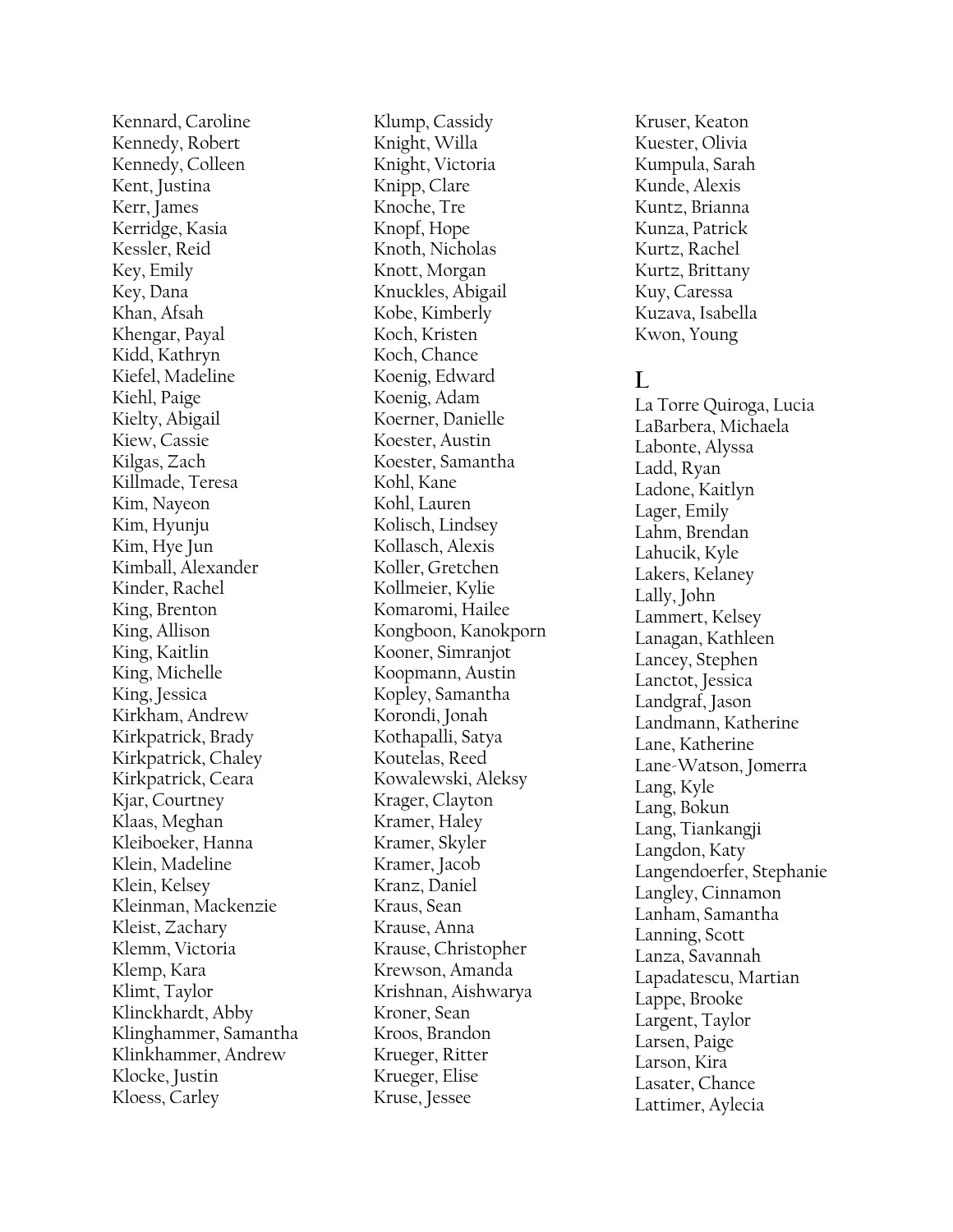Laughlin, Katie Laughlin, Connor Lavery, Collin Lavery, Robert Lawrence, Olivia Lawson, Delaney Lawson, John Lawson, William Lawson, Madison Layton, Ryan Layton, Maria Layton, Nicole Layton, Alexander Lazar, Morgan Lazard, Chandrelle Le, Tiffany Le Bel, Suzanne Leach, Kayla Leach, Bryanna Leahy, Lauren Leath, Jaydon Leaver, Jenna Lecompte, Madeline Ledbetter, Tremaine Ledford, Kelsey Lee, Jeongyeon Lee, Deanna Lee, McKenzie Lee, Hyuk Jin Lee, Thomas Lee, Caleb Lee, Thomas Lee, Jeremy Leeper, Kathryn Lehane, Breanna Lehman, Kayla Lei, Susanna Leituala, Sarah Lemanowicz, Matthew Lemke, Drew Lenski, Casey Lenz, Christopher Leonard, Jerrica Leone, Madison Lepage, Emma Lepper, Joe Less, Joshua

Lett, Grace Leventhal, Amanda Levi, Ryan Lewis, Jacob Lewis, Emily Lewis, Chantal Lewis, Xarria Leyva, Ryan Li, Ying Li, Lefei Liaromatis, Andrew Liberman, Natalie Liebman, Jordan Liles, Ashley Lilliedahl, Linus Lin, Xiangyu Lind, Abbey Lindner, Breanna Lindquist, Michael Lindsay, Michael Lindsay, Trevor Lindsey, Anne Lindstrom, Caitlyn Lindwall, Carly Linenbroker, Matthew Linsky, Ethan Lippert, Whitney Liscio, Henry Little, Katherine Litwin, Daniel Litzler, Peter Liu, Nankun Liu, Xi Liu, Zichuan Liu, Yachao Liu, Yang Liu, Weike Lockard, Paige Lockett, McKenzie Lockette, Jessica Loftis, Ryan Logal, Courtney Loganbill, Callie Loher, Katharine Lohsandt, Dalton Lohutko, Joshua Lombardo, Madison

Long, Destini Long, Christine Lonsdale, Chris Loo, Wei Kheng Lopez, Brian Lopez, Hannah LoPresti, Breanne Lorenzo, Mary Lory, Asa Loser, Joseph Lou, Jie Lourenco, Regan Lourenco, Anna Loveless, Kayla Lowrey, Katherine Lozano, Chloe Lucas, John Lucchesi, Lydia Ludwig, Spencer Ludwig, John Luedke, Brooke Luer, Cassidy Luetkemeyer, Taylor Luo, Wei Luo, Buyuan Lushbough, Bryan Luther, Adrienne Lutz, Gerald Luzynski, Alexis Lydon, Evan LyerLa, Shannon Lympus, Cole Lynch, Calvin Lynch, Jackson Lyons, Alex Lyu, Xiaohan Lyu, Zhongyang

#### **M**

Maberry, Chloe Macbain, Madison Machado Santos, Beatriz Mack, Noelle Mackay, Sommer Mackay, Mercedes Mackey, Chelsea Mackey, Glory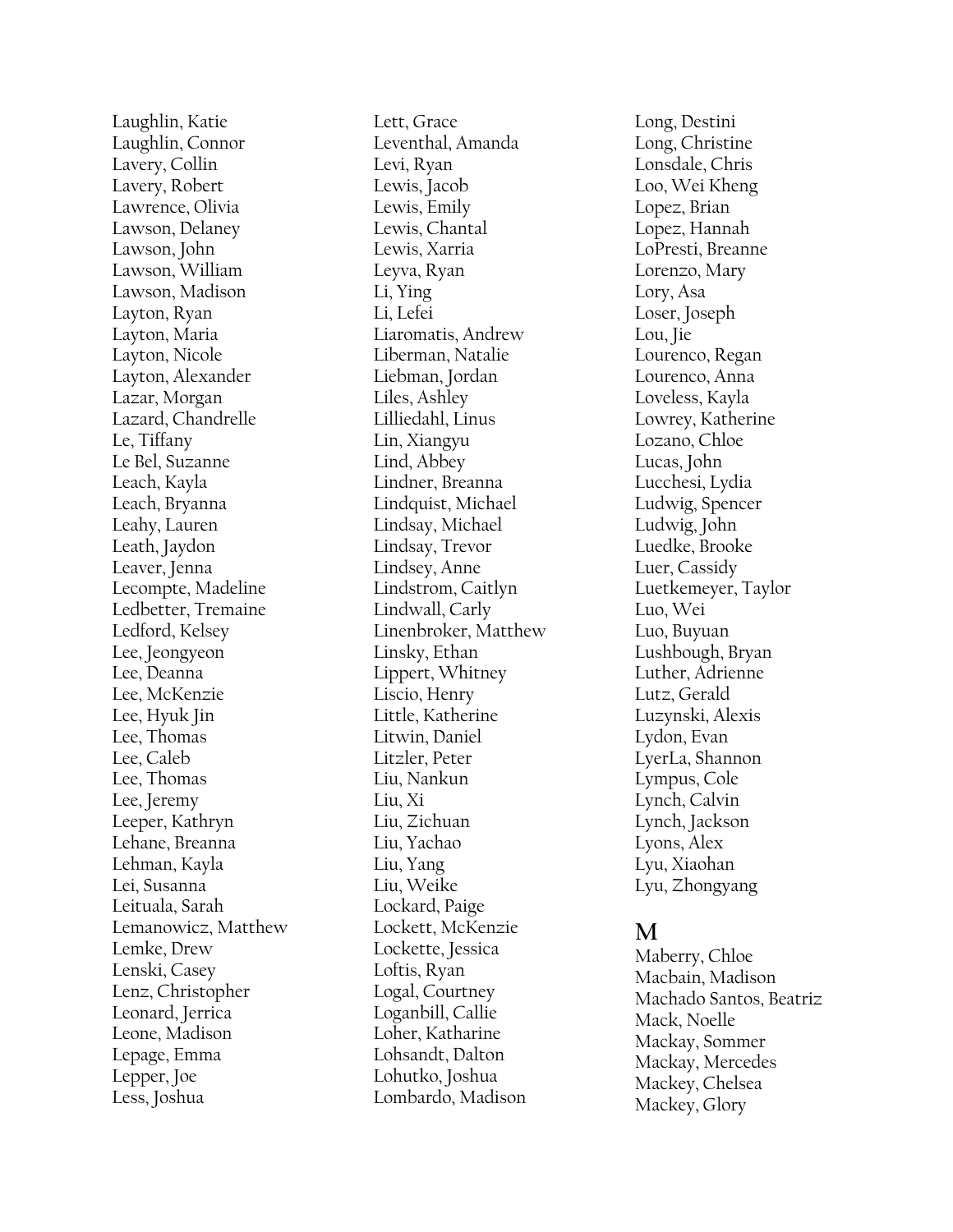Maclin, Rebecca Madison, Nicholas Mael, Shelby Mael, Sean Magid, Morgan Magnotta, Ashley Magnusen, Molly Mahmood, Abuzar Mahoney, Catherine Mahoney, Molly Malcolm, Leslianne Malek, Stephen Mallory, Marcus Mallory, Paige Maloney, Grant Maltbie, Heather Mandel, Maxim Mandis, Alexandria Manhart, Megan Manier, Jacob Mann, Shelby Mann, Morgan Mann, Justin Mannino, Philip Manor, Tykeemi Marble, Ryan Marcum, Sarah Marine, Ross Markowitz, Michael Marquardt, Ryan Marquez, Karina Marr, Alexander Marra, Kaitlin Marsh, Brendan Marshall, Brittney Marshall, Audrey Marston, Alanna Marti, Nicklos Martin, Gabriela Martin, Thomas Martin, Taylor Martinek, Eloise Martinez, Gabriela Martinez, Paige Martinez, Lauren Martodam, Madeline Marx, Alex

Maryan, Kyle Marzette, Katelyn Matarese, Kathleen Matheny, Natalie Mathews, Alex Mathews, Jonathan Matson, Conor Matthews, Hannah Matthews, Emma Mattingly, Kelton Mattingly, Jordan Matuscak, Scott Maurer, Thomas Maus, Clayton Mawson, Jennifer May, Nathan Maydwell, Rhonda Mayfield, Erin Maynard, Jennifer Mays -Lenoir, Keann McBeth, Kelsey McBride, Molly McCall, Mathew McCann, Hunter McCarthy, Jack McCarthy, Brianna McCarty, Riley McCaughey, Breanna McCausland, Hannah McCay, Samantha McClain, Teah McClure, Richard McConnell, Madeline McCouch, Jade McCoy, Severin McCoy, Nicholas McCoy, Miles McCullough, Samuel McCune, Shannon McDaniel, Melia McDonald, Connor McDonald, Alexandria McDonough, Amanda McDonough, James McDougall, Brady McDowell, Kayla McElfresh, Mitchell

McElheney, Kassidy McEnery, Nicholas McEwen, Joshua McFerren, Bridget McGee, Noah McGinley, Rikki McGraw, Rosemary McHugh, Emily McKee, Samantha McKeown, Matthew McKernan, Madeline McKillip, Christian McKinney, Andrew McKnight, Janay McLachlan, Ryan McLain, Autumn McLaughlin, Sarah McLeod, Eliza McManus, Lindsay McMillian, Madison McMorris, Nicole McMurry, Anna McNair, Nicole McNair, Samuel McNamara, Jennifer McNamee, Britta McOlash, Morgan McPherson, Amber McRaith, Kirstin McWard, Joseph Mebruer, Kelly Mechowski, Julianna Meeds, Abby Meehan, Daniel Meeks, Sharnell Meidl, Katherine Meier, Travis Meinzenbach, Caroline Meisner, Kelly Meister, Jake Melvin, Raina Mencher, Aaron Meng, Xianqi Mengarelli, Maria Menich, Christopher Mercer, Hayley Merciel, Shannon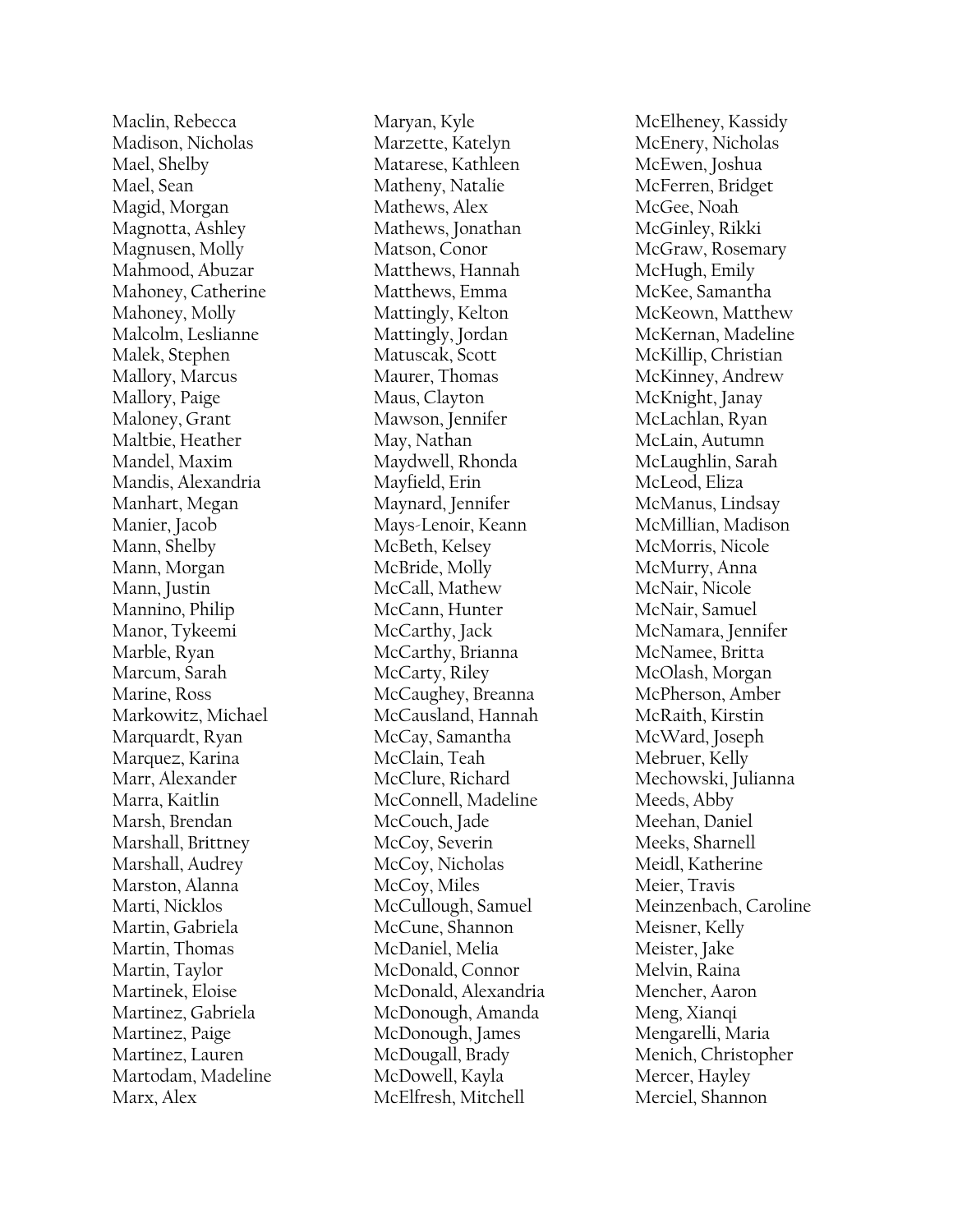Merrill, Anne Messimore, Nataleigh Mestres, Katherine Metcalf, Haley Metter, Jessica Metzger, Samantha Mevic, Amila Meyer, Charles Meyer, Nicole Meyer, Rebecca Meyer, Ian Meyer, Danielle Miazza, Rachel Michaels, Margaret Michno, Kelsey Miers, Brady Mikel, Erin Mikus, Olivia Milani, Ryan Miles, Tessa Miller, Daniel Miller, Alexandra Miller, Cabria Miller, Robert Miller, Katharine Miller, Coleman Miller, Natalie Mills, Sydney Mink, Bryan Mitacek, Mark Mitchell, Samuel Mitzel, Claire Mixon, Marcus Mobley, Nichole Moedritzer, Michael Moffett, Alexis Moghadam, Chantelle Mohd Fozi, Afiah Mohler, Samuel Mohling, Izaak Moisson, Francesca Molinsky, Megan Mollman, Megan Monaghan, Nicolas Monahan, Michael Monaldi, Gina Monchamp, Benjamin

Mongeon, Mikaela Mongold, Samantha Monos, Matthew Monson, Andrew Montero, Alexandria Montgomery, Tiera Montgomery, Alexandra Moog, Cole Moore, Nicole Moore, Justin Moore, Sarah Moore, Kennedy Moore , Zahria Moorman, Teddi Moreland, Zachary Moreno, Brian Morgan, Benjamin Morris, Haven Morris, Jonathon Morrow, Sean Morse, Allyssa Morsovillo, Ricky Mortelli, Lorenzo Moskovitz, Matthew Moss, Hannah Moss, Kyla Moss, Rebecca Motavalli, Malaika Mowery Roemer, Hannah Mozer, Jacob Muelleman, Andrew Mueller, Jake Mueller, William Mueller, Luke Muhammad, Elijaah Muhammad, Maaz Mulhall, Frances Mullen, Brandon Mullen, Margaret Muller, Alexander Mundy, Taylor Munir, Moiz Munsch, Rebecca Munsell, Madelyn Munsinger, Erica Munson, Patric Muratovic, Sandi

Murphy, Devin Murphy, Emily Murray, Tyra Murray, Meghan Myers, Ronald Jr. Myers, Hunter Myers, Haley Myers, Hannah Myers, Kayla

#### **N**

Naeger, Oliver Nagel, Madeline Nam, Su Min Naour, Kathryn Napolitano, Geanna Naseer, Shahrukh Nastasi, Louis Nathe, Lucas Naveh -Benjamin, Itamar Neer, William Nehrkorn, Brittany Neidenberg, Emily Nelson, Erin Nelson, Kayla Nelson, Christopher Nelson, Nicholas Nelson, Chase Nelson, Nicole Nesbitt, Jenifer Netherton, Roger Neuwirth, Lindsey Newberry, Ethan Newman, Sara Ngo, Hanh Nguyen, Julie Nguyen, Theresa Nguyen, Anh Nichelson, Charles Nichols, Lance Nichols, Ashley Nicolli, Emma Niedbalski, Christina Nielsen, Edward Niemann, Madeline Ninichuck, Alexa Nispel, Madison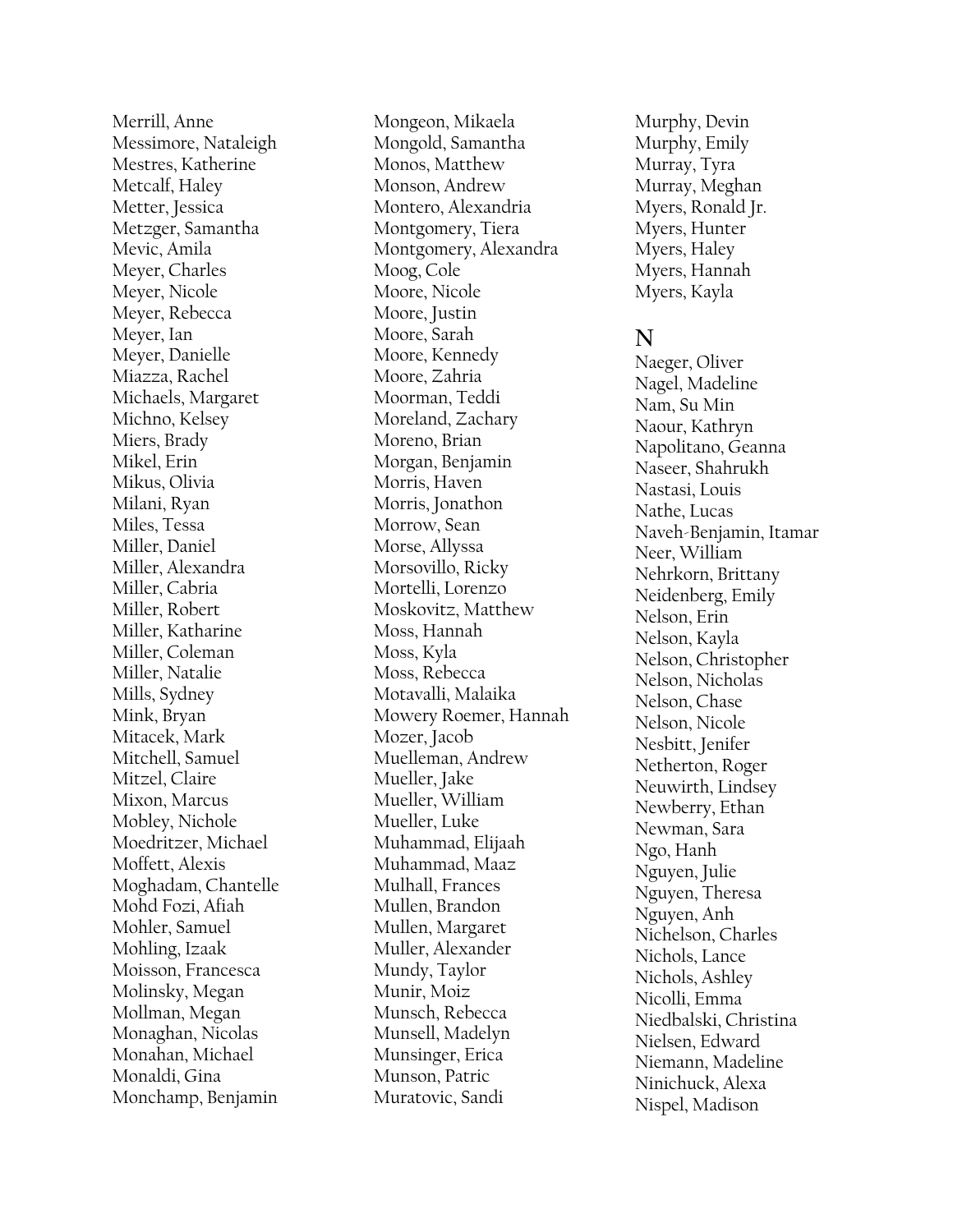Nitzkin, Erica Nixon, Zachary Noce, Matthew Nolan, Melissa Norber, Davis Norberg, Alyssa Nordstrom, Derek Norman, Michael North, Isabella Northrop, Rain Norton, Hunter Noser, Hannah Nourie, Blake Nowling, Madison Nunn -Faron, Elizabeth Nussbaum, Sarah Nutakor, Elorm Nuzzarello, Amelia

#### **O**

O'Brien, Megan O'Brien, Kelly O'Brien, Tess O'Day, Siri O'Dowd, Riley Oates, Sean Obaidat, Ramsey Oberkirsch, April Obrien, Mary Obrien, Kathleen Obrien, Jack Obscherning, Samuel Odom, Nicole Ogle, Peyton Ohlhausen, Daniel Ohmes, Adrianna Okafor, Elizabeth Okoroigwe, Darvia Oliver, James Oliver, Rebecca Olsen, Sydney Omeara, Madeline Ondr, Paige Ong, Wei Jun Onuzuruike, Anthony Onyekwuluje, Toks Ordonio, Faith

Ordway, Patrick Ordway, McKenzie Orech, Jonathan Orf, Abigail Orlowski, Samantha Ortega, Madison Osaghae -Nosa, Jackson Osborn, Jessica Osborne, Chandler Oshea, Michael Oslica, Jimmy Otieno, Patricia Otis, Kierra Otten, Tori Otto, Jacob Ousley, Michael Owens, Marcus Owens, Sidney

# **P**

Pabis, Jacqueline Pace, Alec Pagano, Evan Page, Madison Page, Lydia Pagel, Emily Pagliaro, Ashlyn Pajor, Harrison Pak, Jimmy Palmer, Patrick Pan, Yunzhu Pan, Di Pancoast, Melanie Panhorst, Erin Panhorst, Jonathan Park, Eric Park, Allison Parker, Breanna Parker, Adam Parker, Krista Parker, Mary Parker, Leslie Parker, Nina Parkinson, Katherine Parks, Ross Parmenter, Brittany Parrish, Connor

Parrott, Ashleigh Parrott, Jordan Paska, Jill Pasley, Isaac Passi, Cara Patel, Nisha Patel, Ishita Patel, Purva Patel, Love Patel, Komal Patrick, Victoria Patterson, Anthony Patterson, Karen Patterson, Timothy Patton, Derek Paul, Mikala Pauti, Abas Pavia, Matthew Pawlak, Emily Payton, Isabelle Peak, Edward Peake, Emmanuel Pearson, Meaghan Pearson, Alexis Peecher, Stephanie Peecher, Lindsey Peek, Matthew Peglow, Robert Pelletie r, Amanda Peltz, Abbey Pendleton, Anthony Peng, George Penning, Jack Pentico, Kaitlin Perano, Abigail Pereira, Bruna Perez, Cynthia Perkins, Lindsay Perry, Alexandra Perschke, Julia Petermeyer, Lauren Peters, Daniel Peters, Austin Peters, Katelyn Peterson, Savanna Peth, Andrew Petrechko, Daniel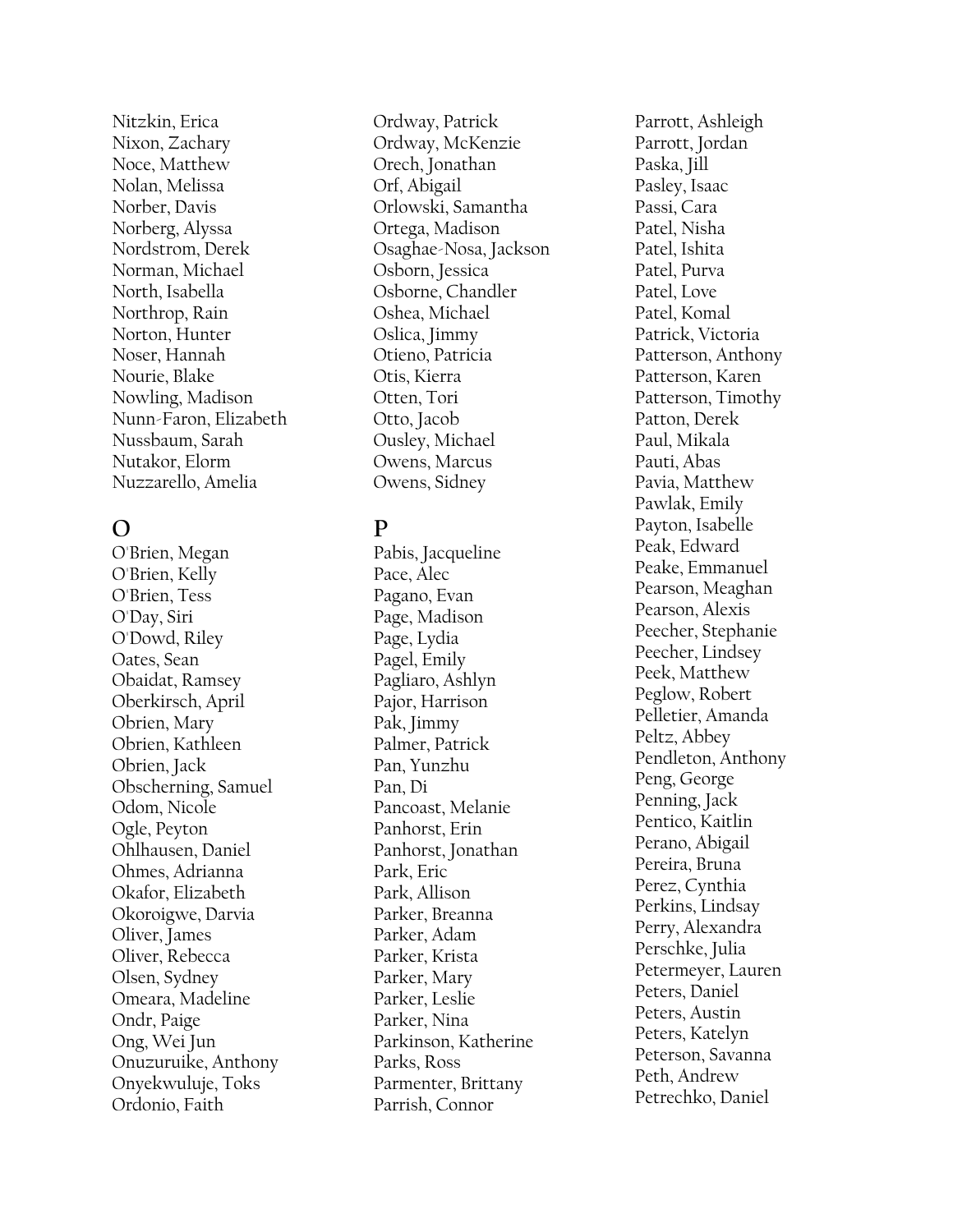Petrie, Molly Petti, Noah Phan, Richard Phaup, Emily Philippe, Aaron Phillips, Caleb Phillips, Rachel Phillips, Carter Phillips, Denajha Phipps, Amanda Phipps, Michael Piazza, Justin Picchiotti, Katherine Piccolo, Rebecca Piccone, Jessica Pierce, Justin Pierce, Luke Pierson, Webb Pinillos, Alejandra Pins, Caroline Piotter, Emelyn Pirrello, Hannah Pirrone, Sean Pitchford, Chase Pizzitola, Jacob Pizzo, Vincent Platzner, Caitlyn Plevel, Megan Plogger, Daniel Pluenneke, Jack Plummer, Justine Pocost, Suzanne Pogorzelski, Karolina Pollihan, Kellen Ponder, Kaitlin Pongsua, Supawadee Ponte, Abigail Ponzer, Ryan Pool, Jasmine Poor, Sarah Pope, Katherine Pope, Rachel Porter, Abrianna Porter, Cierra Porter, Morgan Porter, Brendan Posey, Christopher

Potter, Corey Pouliot, Sophie Pourooshasb, Fariba Powell, Sarah Powers, Austin Powers, Sydney Prather, Morgan Pratt, Brionna Pratte, Hannah Pratte, Eli Presberg, Michael Priatna, Vandersa Price, Emily Prince, Theresa Prinster, Ragan Prohov, Jennifer Prost, Anastazia Psaledakis, Daphne Pugsley, Jessica Pulio, Katelyn Pulley, Harrison Puritz, Jenna Pursley, Emma Puyat, Svyatoslav Pyle -Brandenburg, McKenna

# **Q**

Qi, Han Qian, Yuexin Qian, Xiaotian Qian, Minsi Quach, Linda Quattrocchi, Chase Quick, Gadison Quick, Dalton Quinif, August Quinn, Kelli Quoss, Madeline Quoss, Stephanie

# **R**

Rafferty, Sean Raffini, Alex Ragan, Genevieve Ragsdale, Rachel

Rahman, Khalil Raimond, Alec Rains, Maria Raksachat, Milntra Ramirez, Susan Ramos Rios, Eva Randazzo, Elena Rao, Rohit Rao, Shun Rapp, Anna Rash, Summer Raskin, Gabriel Rasmussen, Alana Ravert, Alexandria Ravinthiren, Krishna Rawat, Suryanshi Ray, Alexa Reade, Jason Reardon, Maddy Rebhan, Allyson Rector, Colette Reddan, David Rediehs, Christopher Redler, Edward Redus, Gabrielle Reed, Rebecca Reedy, Joshua Reeves, Ireland Regan, Michael Regel, Matthew Reich, Murry Reichel, Brittany Reichert, Kelli Reid, Ashley Reiher, Elizabeth Reiling, Claire Reinert, Katelyn Reisner, Rachel Remus, Celeste Ren, Tianyuan Rendall, Jessica Renz, Jessica Repass, Ariel Rettman, Jeffrey Reuter, Sean Revard, Elizabeth Reynolds, Alison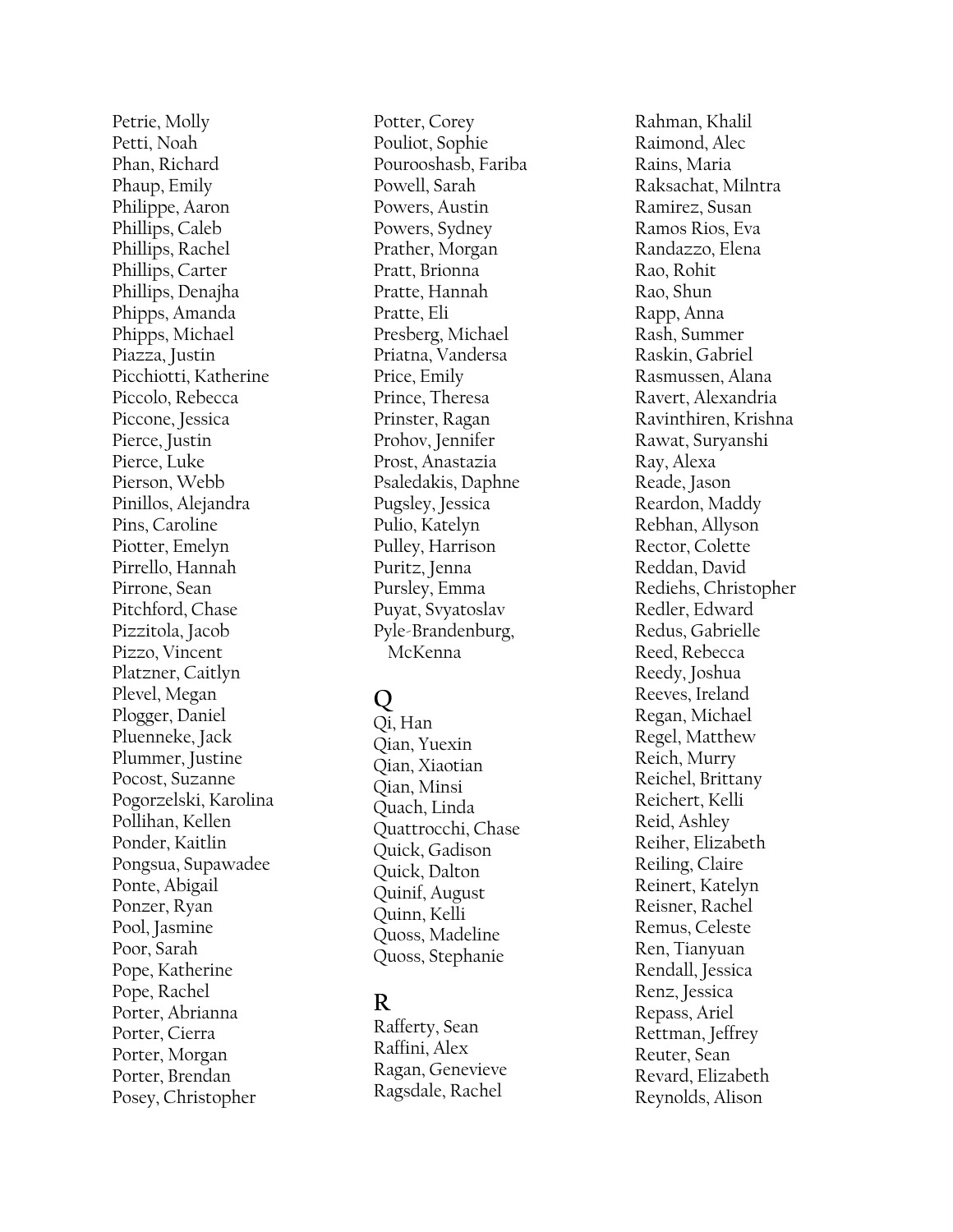Reynolds, Brooklyn Reznicek, Abigail Reznicek, Laura Rhim, Amanda Ribnick, Marlee Ribolzi, Rachel Rice, Natalie Rich, Lauren Richards, Samuel Richards, Matthew Richardson, Derrick Richardson, Amir Richie, Summer Ridgway, Tyler Riechmann, Tyler Rieger, Stephanie Riley, Samuel Rinella, Kara Ring, Alex Ringgenberg, Rachel Ringling, Alexandra Rintoul, Mary Riordan, Raven Rivera, Jared Rivera -Bosques, Cristina Rivet, Madeline Roach, Carston Roach, Mikala Robaina, Haley Roberts, Kyle Roberts, Andrew Roberts, Kaley Roberts, Rae Ann Robertson, Chandler Robertson, Hannah Robertson, Sydney Robinson, Abbey Roderick, Margaret Rodick, Madison Rodney, Alana Rodriguez, Alexander Rodriguez, Luisangel Roepke, Erin Rogan, Conner Rogers, Kelsey Rogers, Derein Rogers, Phoebe

Rogers, Austin Rogers, Mackinlee Rolbiecki, Richard Rollings, Elisabeth Rollings, Maya Roloff, Berkley Romano, Nicholas Romero, Marissa Romines, Garrett Ronecker, Elizabeth Rook, Spenser Roques, Catherine Rosenberg, Daniel Rosenblum, Reed Rosenfeld, Adam Ross, Timothy Ross, Katharine Ross, Emily Rossi, Samuel Rothchild, David Rothe, Rachel Rotolo, Johnny Rotts, Margaret Roundtree, Skyler Rourke, Abigail Rowan, Michael Rowden, Brooke Rowe, Brandan Rowling, Zachary Roy, Nathan Roy, Derick Rucinski, Braden Rudwall, Catherine Rueffer, Katherine Ruether, Samantha Rumbolo, Amber Rundle, Matthew Rupprecht, Michael Rusgis, Matthew Rush, Paul Russ, Brian Russ, Lauren Russell, Sara Russell, Anne Russell, Jacob Russell, Grant Russell, Maddison

Russell, Natalie Rustemeyer, Virginia Ruth, Caleb Ryan, Mary Ryan, Callie Ryerson, Raine Rzeszutko, Jacob

#### **S**

Saak, Julia Sabadell, Brendan Sabaredzovic, Edita Sachs, Sarah Sacks, Sydney Sadowski, Sandra Salas, Biridiana Salela, Alyssa Salerno, Victoria Saltzman, Sarah Salzman, Claire Sammis, Haley Samuels, Jonathan Sanders, Ameerah Sanders, Courtney Sanderson, Hunter Sandquist, Kiersten Sandstedt, Catherine Sapenaro, Anthony Sappington, Lucille Sarrazin, Blake Sarver, Louise Sass, Thalia Satterlee, Grace Sauer, Katherine Saunders, Kye Savage, Ciera Savage, Cara Savage, Devin Savio, Michael Schacht, Summer Schad, Madelyn Schafer, Tori Schank, Jacey Schaphorst, Karlie Schatteman, Jacob Schaudt, Kyle Scherbring, Emily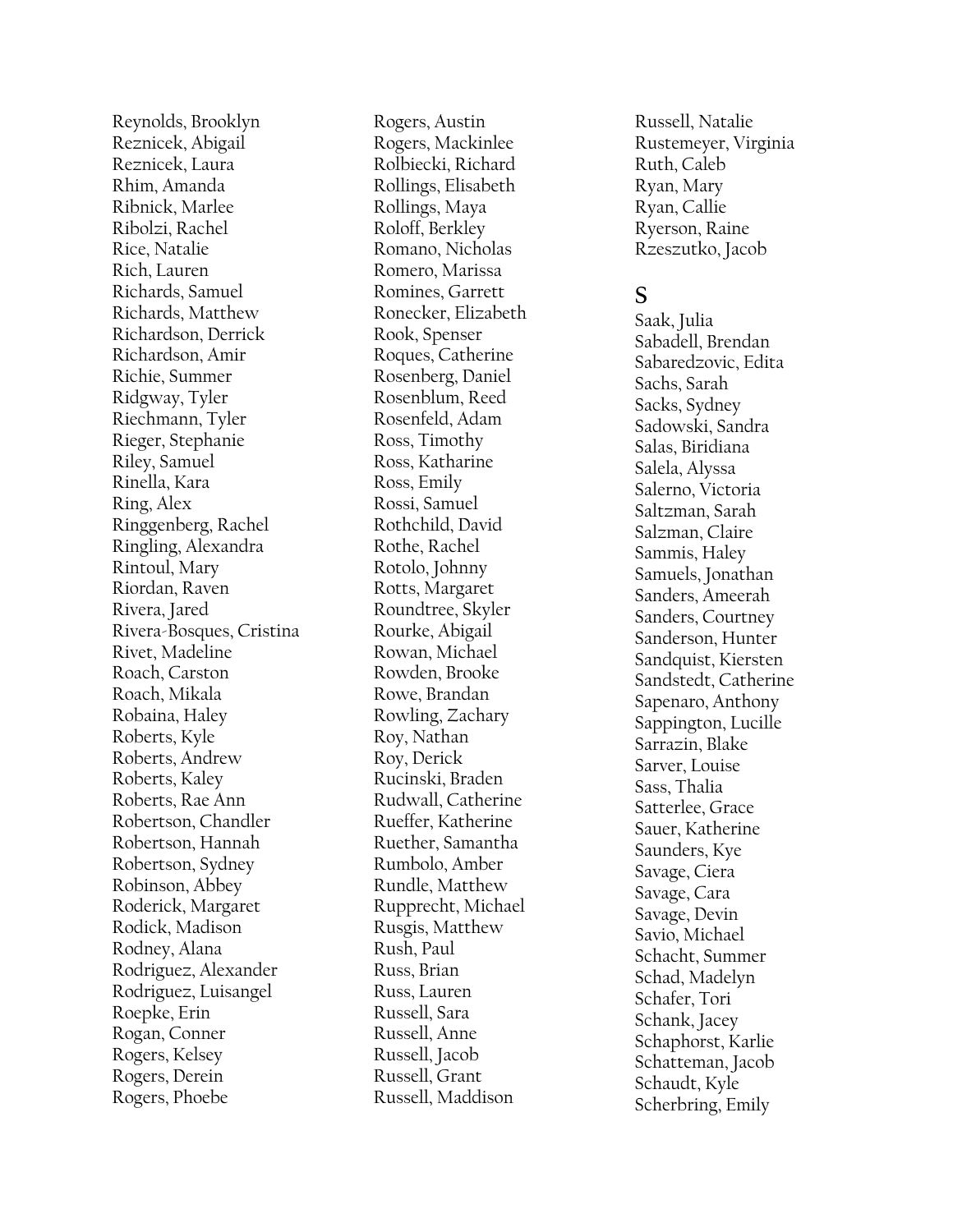Scherff, Layna Schieber, Morgyn Schiebout, Courtney Schifano, Michael Schiff, Micah Schimmele, Sarah Schloss, Natalie Schmank, Michael Schmelzer, Elise Schmidt, Dillon Schmidt, Megan Schmiegelow, Amy Schmittdiel, Thomas Schmittgens, Monica Schmitz, Gabrielle Schmitz, Karie Schmuck, Hannah Schneider, Eric Schneider, Brendan Schneider, Sara Schnibben, Kimberly Schoenstedt, Emily Schoeppach, Mallory Schoessling, Kelly Schrade, Corissa Schrand, Kara Schreiber, Anna Schrivener, Heather Schroeder, Sara Schroeder, Katherine Schroeder, Amy Schroeder, Luke Schroell, Richard Schroer, Erica Schuessler, Mackenzie Schuler, Jonas Schuler, Daniel Schulte, John Schulte, Sarah Schulze, Brendan Schumacher, Isaac Schuster, Luke Schwartz, Noah Schwartz, Callaghan Schwingenschlogl, Fabian Schwinn, Madison Scola, Louis

Scott, Michael Scott, Gustus Scott, Karrington Scovell, Samuel Scowcroft, Jamie Scranton, Cooper Scroggins, John Scroggins, Alec Sczesnak, Amelia Seals, Amanda Sedlacek, Kieran Sedlacek, Brogan Sedovic, Dorothy Seever, Katherine Seevers, Nicole Seibert, Morgan Seibert, Jamie Seidel, Karinna Selby, Lea Sellenriek, Jack Senkerik, Danielle Sents, Riley Serrone, Erica Sethi, Anmol Seuell, Valencia Shadrick, Tiffany Shah, Adit Shanker, Benjamin Shapiro, Mikaela Sharma, Shreya Sharp, Tucker Sharples, Grant Shaw, Connor Shearn, Mary Sheldon, Alexa Shelton, James Shemwell, James Sheng, Chengong Sheng, Guo Shepherd, Hannah Sherman, Sam Sherman, Samuel Sherman, Lucille Sherman, Dylan Sherwin, Allyson Shields, Kenneth Shin, Jaiwan

Sholy, Christine Shryock, Andrew Shucart, Krista Shuler, Alec Shupe, Zachary Shvartsman, Samantha Sibalo, Abdulah Siddiqui, Bilal Sidney, Andrew Siebert, Victoria Siefert, Rosemary Siefkas, Adrian Siegel, Lillia Siegfried, Hayden Siemens, Mollie Sikes, Kalli Sikora, Jessica Sikyta, Carsen Silbar, Madeline Siler, Joshua Silverman, Layne Simon, Claire Simpson, Leah Sirtori -Cortina, Daniela Sites, Abigail Skeens, Ali Skelly, Elizabeth Skillestad, Hannah Skinner, Ryan Skrade, Anna Skrivan, Patrick Small, Derrick Smalley, Devin Smaltz, Megan Smith, Katrina Smith, Maiya Smith, Nicholas Smith, Carson Smith, Shelby Smith, Kendall Smith, Landen Smith, Lauren Smith, Rachel Smith, Hayley Smith, Jordan Smith, Logan Smith, Gillian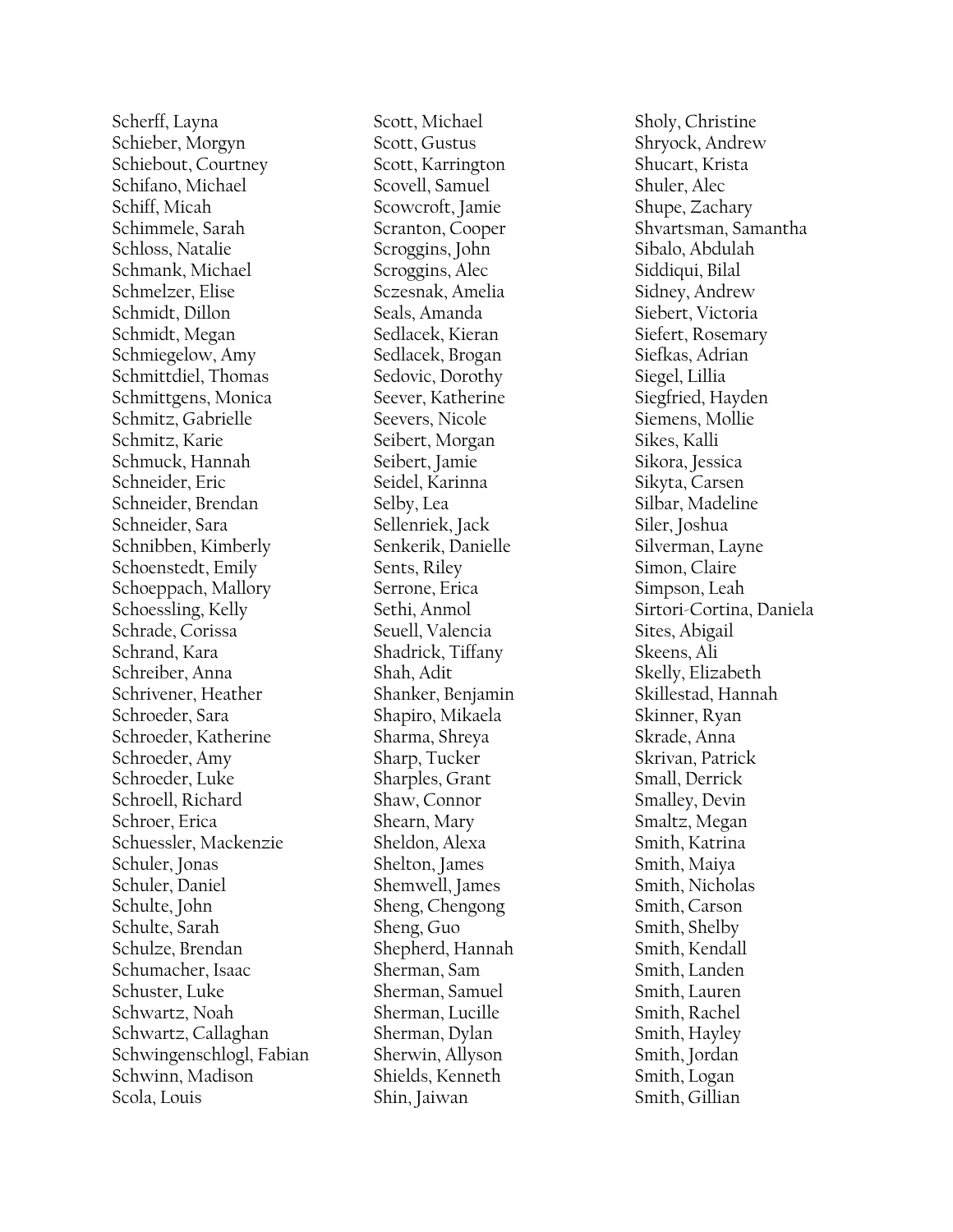Smith, Cory Smith, Parker Smith, Lindsay Smith, Jacob Smith, Haleigh Smith, Caitlyn Smith, Samuel Smith, Emily Smith, Kelsie Smith, Connor Smith, Dana Smith, Veronica Smith, Samantha Smith, Samantha Smith, Emma Smoczynski, Emma Smythe, James Snider, Heath Snyder, Jonathan Snyder, Lydia So, Joshua Sobota, Cori Sobti, Sushil Solidum, Elijah Solidum, Ezra Somlo, Mara Song, Ge Song, Angelou Sosnoff, Connor Southerlan, Matthew Sparesus, Alexandra Sparks, Macy Sparrock, Nandi Spates, Anthony Spearman, Cassidy Speh, Owen Spence, Chelsea Spencer, Amy Spencer, Sydney Spewak, Andrew Spikes, Montrai Spindler, Mary Spinks -Boykins, Aonye'A Spisak, Phillip Splitter, Blake Spradling, Chadwick Sprague, Jacob

Sprick, Sarah Spring, Perry Springer, Claire Sprinkel, Sierra Squicimari, Fabio St.John, Alexis Staats, Caitlin Stahly, Samuel Stallbaumer, Holden Stanton, Harold Starks, Alizay Starr, Maxwell Statler, Caroline Steele, Brendan Steelman, Michael Steffen, Angela Steimer, Jacob Steinbeck, Caylee Steinmeyer, David Stephens, Chris Stephens, Ali Stephens, Maxwell Stergios, Jack Sterner, Jessica Stevens, Taylor Stevens, Mallory Stevens, Mikayla Stewart, Abigail Stewart, David Stewart, Samuel Stewart, Amber Stewart, Daniel Stewart, Jimmy Stiebel, Kyle Stith, Clarkston Stitzer, Ellie Stockglausner, Alexis Stockton, Jacob Stockton, Ryan Stoll, Jenna Stoll, Hunter Stoll, Brooklyn Stone, Korbin Stone, Joshua Storm, Jennifer Stover, Andrew Stover, Taylor

Stratman, Hannah Stratta, Ian Stratton, Tyler Strbac, Zoran Stretz, Piper Stribling, Clare Strickland, Kara Strode, Maureen Stroeher, Alexis Stroot, Michael Strothkamp, Kaitlyn Struckhoff, Danielle Struttmann, Gina Student, Jeffrey Stuglis, Michael Sturtecky, Ali Styron, Olivia Su, I-Hsuan Suarez -Solar, Raque l Sulkowski, Kaitlin Sullivan, Taylor Sullivan, William Sunshine, Emily Surdyke, Mackenna Surgener, Samuel Sutberry, Paige Sutphen, Julia Sutter, Alyssa Sutton, Hallie Sutton, Naya Sutton, Katharine Swanson, Hailey Swanson, Kennedy Swanson, Jakoby Swartz, Tricia Sweany, Mark Sweat, Lexie Swinger, Aaron Syed, Inas Szalay, Sara

# **T**

Tackett, Shane Talbert, Brendan Tan, Hui Phyng Vera Tang, Yue Tang, Lilian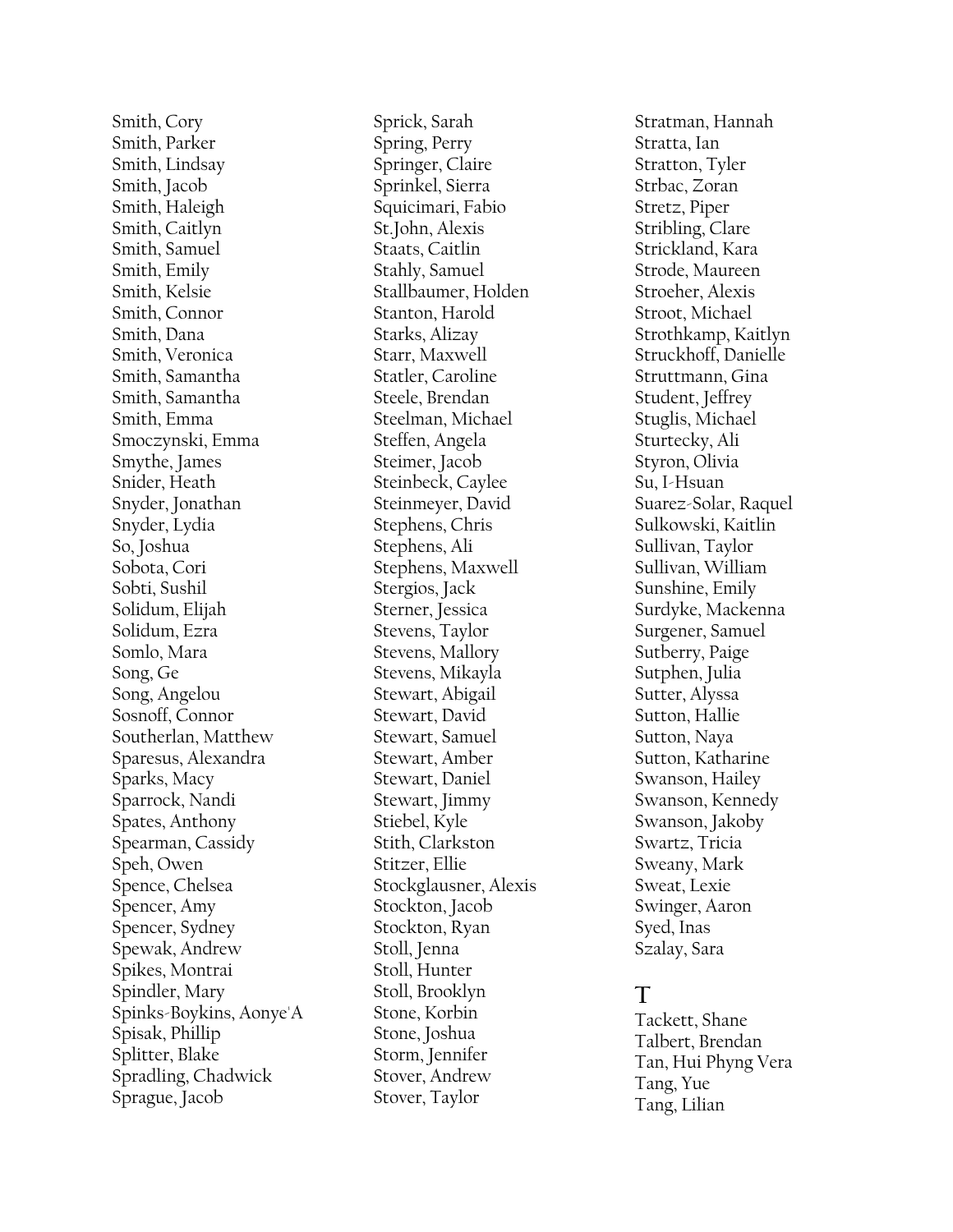Tarby, Emily Tatarek, Caitlin Tate, Alexander Tate, Victoria Tate, Brooke Tatum, Simon Tauchen, Spencer Taylor, Adam Taylor, Amy Taylor, Madison Taylor, Abby Tealer, Austen Tebrink, Kelsey Teehan, Megan Teel, Gage Tegethoff, Andrew Tekle, Danai Telander, Carly Telander, Ellie Tellor, Libbye Tepen, Lillian Terry, Mary Teuscher, Jack Tevis, Drake Theby, Paige Thein, Alexa Thiemann, Nora Thoelecke, Amanda Thomas, Victoria Thomas, Leah Thomas, Kira Thomas, Jade Thomas, Isis Thompson, Allison Thompson, Kayla Thompson, Chandlor Thompson, Karlye Thompson, Kristin Thompson, Briana Thompson, Sydni Thomsen, Ian Thornberry, Evan Thornton, Juel Thouvenot, Kirsten Timotijevic, Peter Todd, Madeline Tomita, Cosette

Tomova, Nikoleta Tong, Ye Tongen, Danielle Torgerson, Amye Torgoley, Layla Torrence, Brett Torres, Hope Torres, Ashley Tow, Hannah Tracey, Ryan Tran, Elizabeth Tratchel, Meaghan Trautmann, Marc Travis, Margaret Tree, Mackenzie Tremaine, Jacob Trembley, Christina Tretter, Katie Triche, Shahadah Triplett, Tatyanna Tripp, John Trippel, Ryan Trochtenberg, Dylan Troha, Katherine Trott, Sarah Trout, Rachel Tsui, Wai Yiu Tummala, Bharggav Turnbeaugh, Nicholas Turrentine, Ambriehl Tutin, Taylor Twaddle, Erin Twehous, Jessica Twenter, Courtney Tye, Kyle Tyrrell, Ethan Tyson, Gabrielle

#### **U**

Underwood, Paige Underwood, Joseph Unterreiner, Casey Upton, Bridget Urban, Rachel Urschler, Margaret Utley, Tatum Utley, Devine

#### **V**

Vahhaji, Abbey Vahle, Kristin Valdez, Kaitlyn Valleroy, Tessa Vallone, Noemi Vallot, Matthew Van Amburg, Benjamin Van Eschen, Jessica Van Hoesen, Sarah Van Oyen, Jenna Van West, Katelyn Vanatta, Kaylee Vandam, Ian Vander Veen, Sydney Vandyne, Isaac Vanlandingham, Myla Vanronzelen, Hailey Vanta, Larissa Vardell, Colin Varel, Erika Varley, Hannah Varner, Jessica Vas, Christopher Vasconcelles, Ryan Vasquez, Melanie Vastyan, James Vaughan, Colton Veach, Taylor Veach, Hayden Veal, Brianna Veit, Victoria Venezia, Isabel Verbrugge, Christian Vickers, Emma Vilbig, Cathryn Vitale, Jessica Viudez, Mikko Vogel, Cody Vogt, Sean Vojta, Adam Vollbrecht, William Volmert, Rachel Von Seelen, Lauren Vose, Brayton Voss, Alex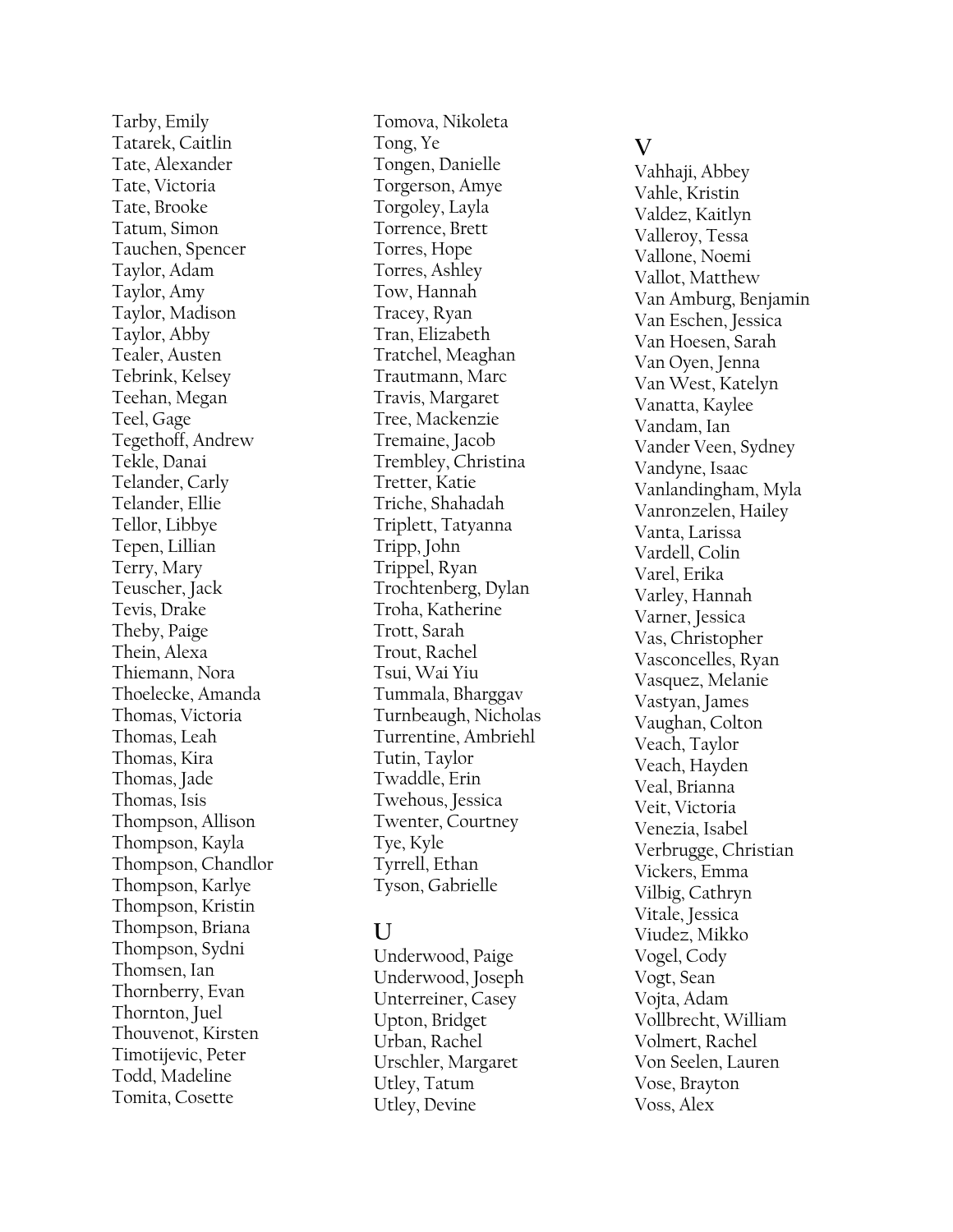Voss, Jackson Voss, Elliott Voss, Felecia Votaw, Erin Voyles, Destiny Vu, Nhu

#### **W**

Wabiszewski, Hayley Wachter, Elaysha Waddell, Jack Wade, Sawyer Wadkowski, John Wagner, Carly Wagner, Jeremy Wagner, Ari Wagoner, Alexander Wakefield, Paige Walden, Nicole Waldinger, Jacob Waldinger, Nicholas Waldman, Shana Walentynowicz, Brian Walk, Megan Walker, Isaac Walker, Austin Walker, Euan Walker, Taylor Walker, Benjamin Wallach, Carol Wallach, Jacob Walling, Kelsey Walsh, Mikayla Walsh, Savannah Walther, Rachel Walther, Ethan -Michael Walzer, Thomas Wang, Yuxin Wang, Dimin Wang, Meng Wang, Yirui Wang, Haoyu Wansing, Kyle Ward, Joseph Warden, Abigail Wardynski, Patrycja Warner, Abigail

Warren, Madeline Warren, Samantha Warren, Taylor Washburn, Kaitlin Washington, Briana Waterman, Wesley Waters, Nicholas Watkins, Connor Watson, Jael Watson, Ashley Watters, Amanda Watters, Rebekah Wayland, Jessica Weatherspoon, Marissa Weaver, Rebecca Webb, Geoffrey Webber, Katherine Weber, Dylan Weece, Jared Weeks, Bailey Wegener, Garren Wegener, Greggory Wehr, Cassandra Weinstock, Alexander Weinzierl, Jason Weisberg, Alyssa Weise, Valerie Weiss, Jessica Weiss, Whitney Welker, Aaron Wells, Lauren Welsh, Erin Welter, Carolyn Wen, Tingyu Wepking, Madison Wepler, Allison Werdehausen, Chelsey Wescott, Rachel Wesley, Rachel West, Abby West, Gage West, Leslie Westbrook, Taylor Westfall, Daniel Weston, Zachary Wetherington, Greer Wheatley, Logan

Wheeler, Nathan Whitaker, Rachel White, Drew White, Derek White, Brooklynn White, Cassidy White, Brian White, Aaron Whited, Phillip Whitehead, Douglass Whitlow, Warren Whitmer, Catherine Whitnah, Erica Wibbenmeyer, Emma Wickman, Michelle Wieberg, Jade Wiechmann, Emily Wiederholt, Kaysie Wiegers, Nicholas Wiegers, Emily Wiethop, Jeffrey Wiewel, Brooke Wight, Ira Wilbert, Lauren Wilcoxen, Daniel Wilcoxson, Nathan Wilhelmus, Katie Wilhelmy, Gunnar Wilken, Alec Wilkerson, Bailey Wilkes, Rebecca Wilkinson, Alexis Williams, Christopher Williams, Jonathan Williams, Danielle Williams, Jordan Williams, Kindermarie Williams, Maya Williams, Tanaja Williams, Jerron Williams, Jessica Williams, Alexander Williams, Brendon Williams, Jessika Williams, Morgan Williams, Alex Williams, Kathryn